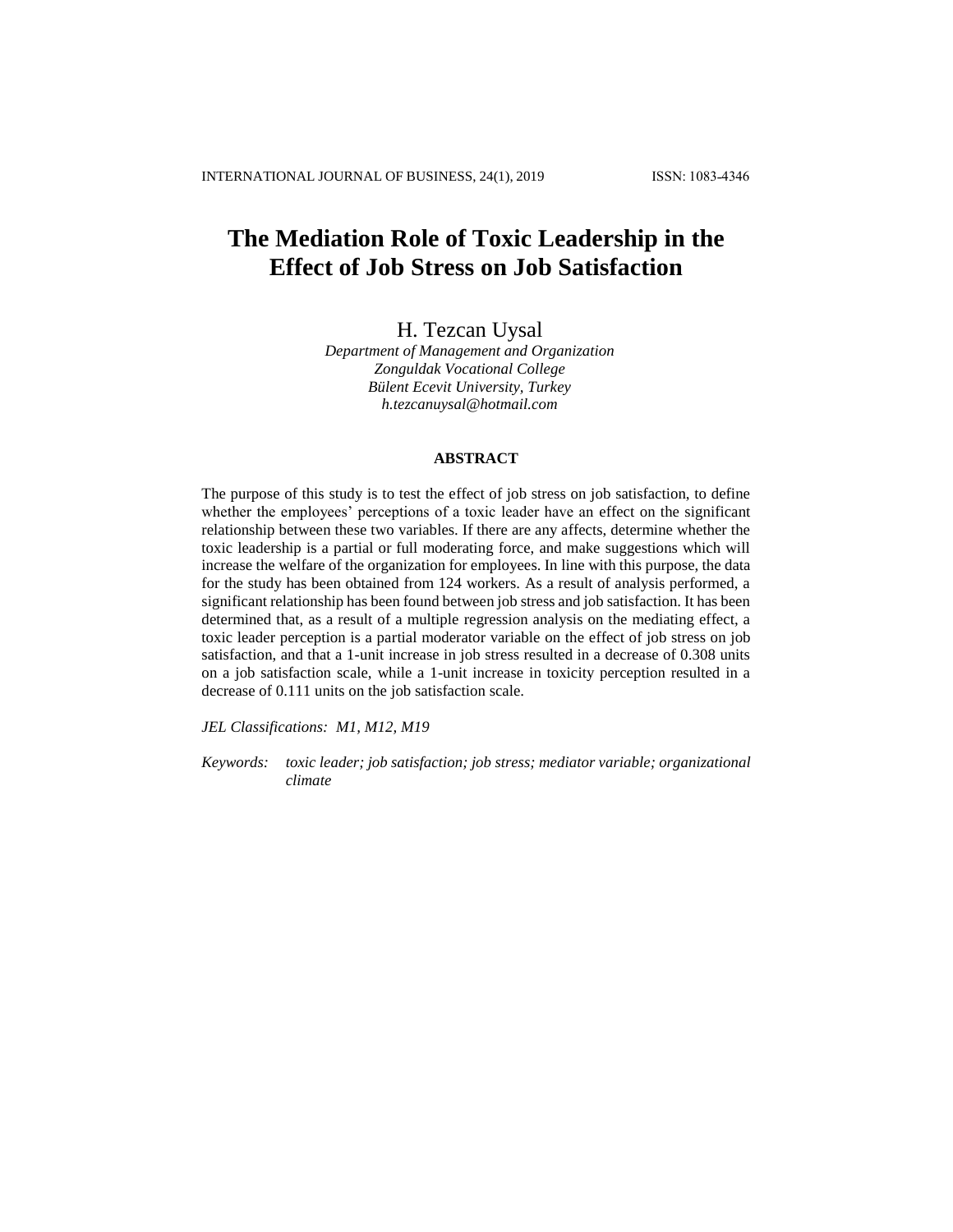## **I. INTRODUCTION**

"Job satisfaction" is expressed as a reaction of employees to the situation at the workplace (Yeh and Hsieh, 2017), and can also be defined as a cognitive, emotional and an evaluating reaction to various dimensions of an individual's job (Djordjević, 2017). In other words, "job satisfaction" refers to the individual's occupation-related attitudes towards factors such as the job itself, managers, colleagues, working conditions, wages, rewards, and recognition (Sharma, 2017). Job satisfaction is a complex, multidimensional concept explored in a wide range of interdisciplinary trades, such as organizational psychology, business, marketing, management, human resources and sociology (Zheng et al., 2017). The main reason why job satisfaction became such an intense area of work is the effect on various organizational outputs, such as commitment, performance, and recognition. Therefore, job satisfaction is an extremely important indicator for both an organization and its employees (Yeh and Hsieh, 2017). Job satisfaction has been examined at an individual level and in an organizational context, because of it, more attention has been given to this topic (Judge et al., 2002). Factors affecting job satisfaction at the individual level are factors such as the duration of study, socio-cultural environment, intelligence, personality, occupational status and work, level of education, marital status, gender and age*.* Factors affecting the job satisfaction in an organizational context are factors such as the organizational environment, colleagues, working conditions, competition, promotion opportunities, wage, communication, participation in decisions, sense of security, style of supervision, style of management, incentive, quality of work and the physical characteristics (Tengilimoğlu, 2005). Job-related dimensions of job satisfaction, according to Golpayegan (2017), represent components such as wage and job security, job content, job conditions and working hours. In fact, the job satisfaction depends on the combination of different job dimensions, and one's total satisfaction is determined by the amount of value the individual gives each of these dimensions.

Job satisfaction can be categorized according to the needs of the individual (Smith et al., 1969). Among the various theories in this context, two theories developed by Maslow (1954) and Herzberg et al. (1957) are the two popular theories of motivation applied in the research of job satisfaction. Herzberg's theory, which forms the theoretical basis of the external job satisfaction factors, is often called the two-factor theory and deals with both internal and external factors. "Internally satisfying the factors" refers to personal success, recognition, value and development. External factors are related to the environment in which the employees perform their occupations, such as their working conditions, wages, job security, company policies, and organizational support. While the external factors tend to minimize their work dissatisfaction, the presence of positive internal factors can motivate them and lead to a superior performance. By combining Maslow's hierarchy of needs with Herzberg's two-dimensional factors, it was expressed that the higher-level needs (internal factors) cannot be fulfilled unless the lower-level needs (external factors) are fulfilled (Zheng et al., 2017).

There has been a great interest in the research of job satisfaction on gender differences. Women on average get a lower share than men in terms of job-related promotion and autonomy to balance job and home needs. Mason (2001) studied a sample of more than 13,000 US workers in a study of job-related gender differences in terms of job satisfaction and found no difference between men and women in the workplace. The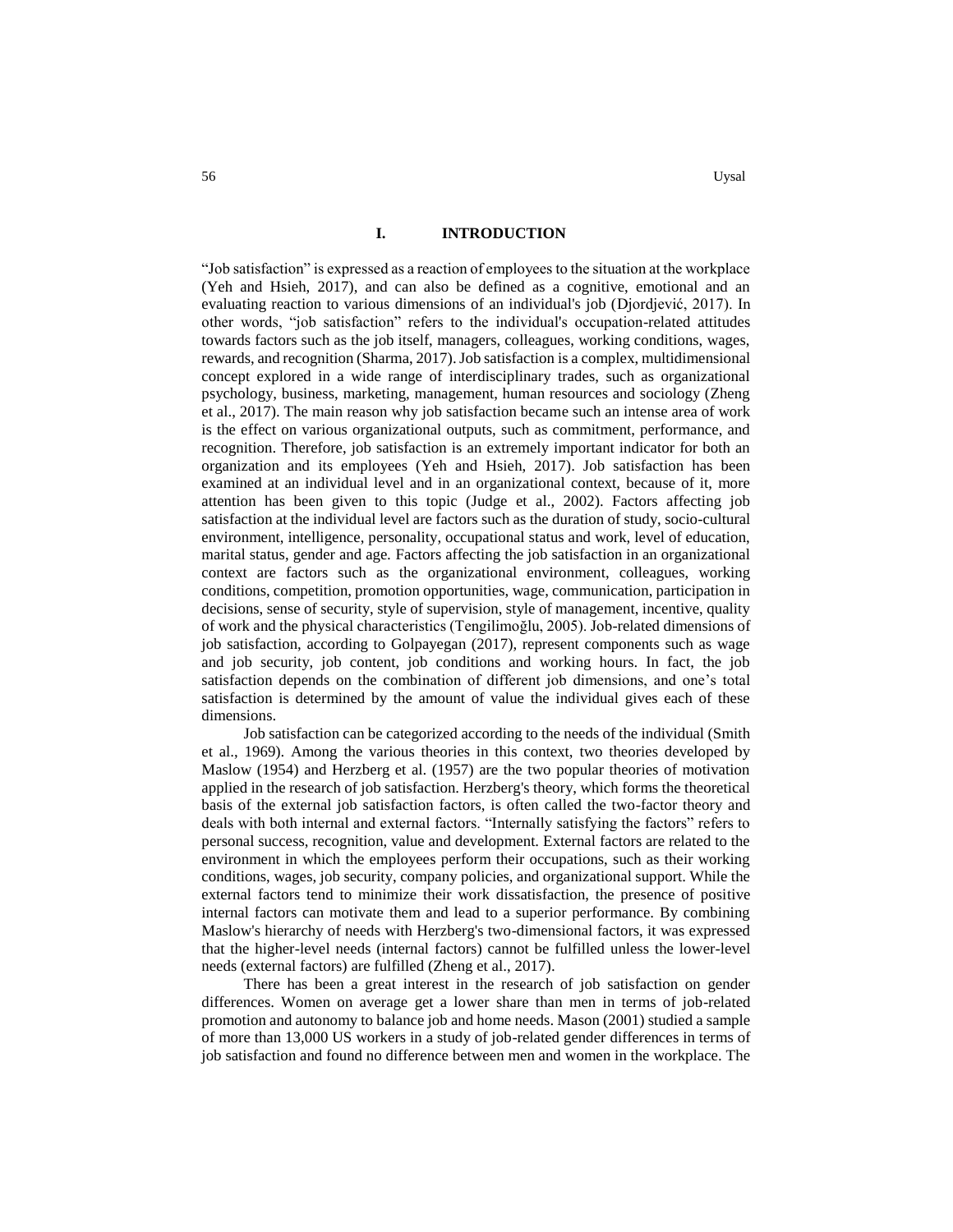men were more inclined to deal with anxiety-inducing work and lack of morale compared to women, and the women tried to balance the decline in job satisfaction on their end (Magee, 2013), since some studies showed that, on average, women cared more about having internal rewards (appreciation) than about job satisfaction, while men tended to value external rewards more (Kim, 2005).

The relationship between personality types and job satisfaction is among the important research in literature. It is necessary for organizations to provide an environment which gives more importance to the personality traits of the people, and makes the individuals more connected to the organization, so that the personnel perform better. In this context, the instinctual personality type has a significant relationship with job satisfaction (Golpayegan, 2017).

In literature, job satisfaction is regarded as the main element of job commitment, or choosing not to leave and change it (Liu et al., 2010; Park and Kim, 2009; Brown and Peterson, 1993). The sources of job satisfaction for employees are the main focus of the matter. Therefore, it is necessary to focus on the resources of job satisfaction in order to increase the efficiency of the employees via adjusting their perceived job satisfaction and to decrease their intentions to leave. Studies conducted up to this date have indicated that managerial support and person-organization alignment are important elements of job satisfaction within perceived organizational support (Galletta et al., 2011; Narayanan and Sekar, 2009; Schaubroeck and Fink, 1998).

There have been researchers over a long period of time who have an interest in factors which affect the attitudes and behaviors of employees. Wnuk (2017) argued that employees seek jobs with values which are consistent with their own, and thus, an employee-organization alignment will become stronger when the organization provides a coherent working environment with the employees' values, professional goals, capabilities, competencies and knowledge. The organizational support perceived by the employee shows how an employee perceives the possibilities offered by the organization. Both perceived managerial support and person-organization alignment have influenced perceived organizational support positively (Wnuk, 2017). Individuals are more satisfied in their organization when they feel that their abilities, values and experiences are being used adequately (Sharma, 2017). Job satisfaction is an important factor in determining organizational performance. When employees' satisfaction with an organization is low, employees can start looking for new jobs, which can negatively affect organizational performance (Yeh and Hsieh, 2017).

As observed in the studies in the literature, job satisfaction is a very important concept for both organizations and employees. Job satisfaction plays an important role in optimizing the organizational atmosphere with effects such as employees' continuity of work, integration into organizational goals, adaptation within the organization and having high level of sense of mission. Therefore, besides the desire of the employees of each organization to be satisfied of their jobs, the managers of the organizations also want the employees to develop job satisfaction and managerial strategies are followed accordingly. One of these strategies is to minimize the job stress, but not to eliminate it completely, since has been observed that work performance declines in a stress-free environment. Similarly, the low work performance has been noted in those working under high stress. Thus, organizational managers aim at the "optimal stress" level, i.e. the organizational climate in which unnecessary stress factors are eliminated. In order for managers to be able to provide job satisfaction to employees, it is necessary to carefully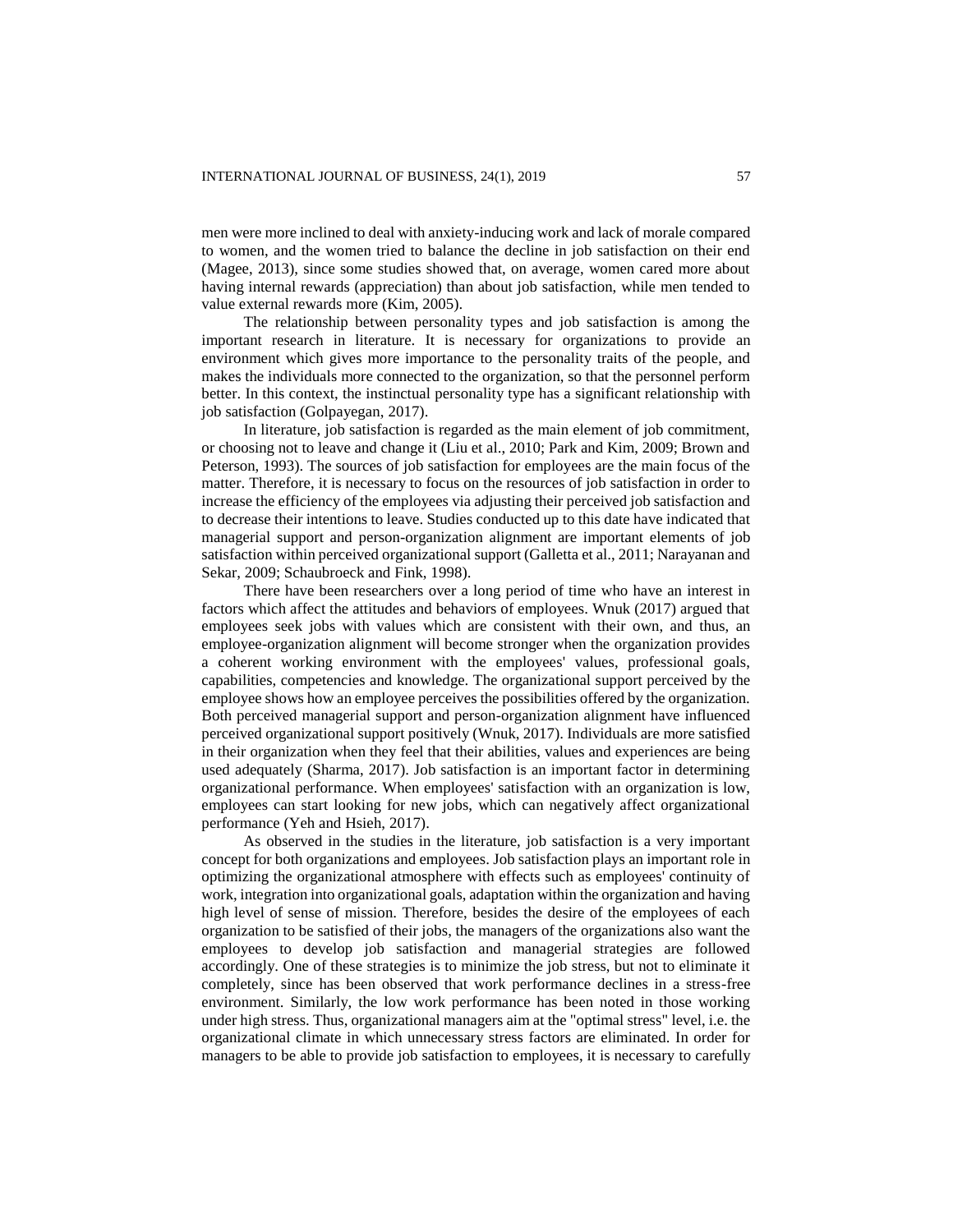examine various factors such as excessive workload, authority-responsibility imbalance, and mismatch between individual and the job, which can cause extraordinary stress. One of these factors is leadership. Unlike the manager, while the leadership is expected to reflect on the organization positively, the leader causes toxicity in the organization in toxic leadership type. Therefore, the mediating role of toxic leadership type, which is considered likely to cause unusual stress, has been examined in this research.

The purpose of the research conducted is to determine whether job stress has an effect on job satisfaction, which is quite important for the performance and productivity in organizations to examine whether a toxic leader perception has a mediating role on this effect, and to examine the effects of toxic leadership. The research conducted is important in terms of including findings on improving job satisfaction, demonstrating the importance of toxic leadership, contributing to the issue of toxic leadership, which is rarely studied in literature, and emphasizing the integrated effect of multiple factors in studies of organizational behavior.

#### **II. TOXIC LEADERSHIP: TOXIC DIMENSION OF LEADERSHIP**

In terms of organizational behavior, Whicker (1996) defined toxic leadership in literature as the leader being incompatible, anxious and malicious. In military terms, toxic leadership was addressed for the first time in the U.S. Army Doctrine No. 6-22. Accordingly, toxic leadership is a combination of self-centered attitudes, motivations and behaviors that can create negative effects on task performance, the organization and subordinates. Toxic leaders, who prioritize individual personal objectives in comparison to organizational goals and cannot stand criticisms (Zagross and Jamileh, 2016), are defined as individuals who create a very serious, permanent, or even toxic effects on societies, individuals, organizations, and families exposed to their methods (Heppell, 2011).

Toxic leadership is proven by a negative impact on the organization, and it can be any of the resources to be addressed, any incompatibility or intolerance to commit malice (Reed, 2014). Kasalak and Aksu (2016) stated that the determinants of toxicity are negative comments on gender/racial traits, directions in interpersonal relations, weaknesses in organizational communication, rumors and personal conflicts, problem solving and decision-making processes and domination (by) fear in duties and responsibilities. Reed (2004), on the other hand, stated that toxic leader syndrome basically has three main elements. These are (1) A clear lack of concern for the wellness/welfare of the subordinates; (2) A personality or interpersonal technique negatively affecting the organizational climate; and (3) A belief of the subordinates that the leader is first motivated by his or her own interests

Toxic behavior may include intimidation, bullying, manipulation, too quickly following-up, also displaying narcissism, and immoral behaviors. "The main reasons for a leader's destructive behavior include personality traits such as authoritarianism, narcissism, selfishness and superiority, values system, low self-esteem and negative experiences" (Güldü and Aksu, 2016:94). Possible consequences are anxiety, depression, emotional exhaustion, fear, social isolation, and physical health problems in workers affected by toxic leadership, for different reasons (Webster et al., 2016). As a reflection of this, employees who consider the leaders in their organizations as toxic leaders are less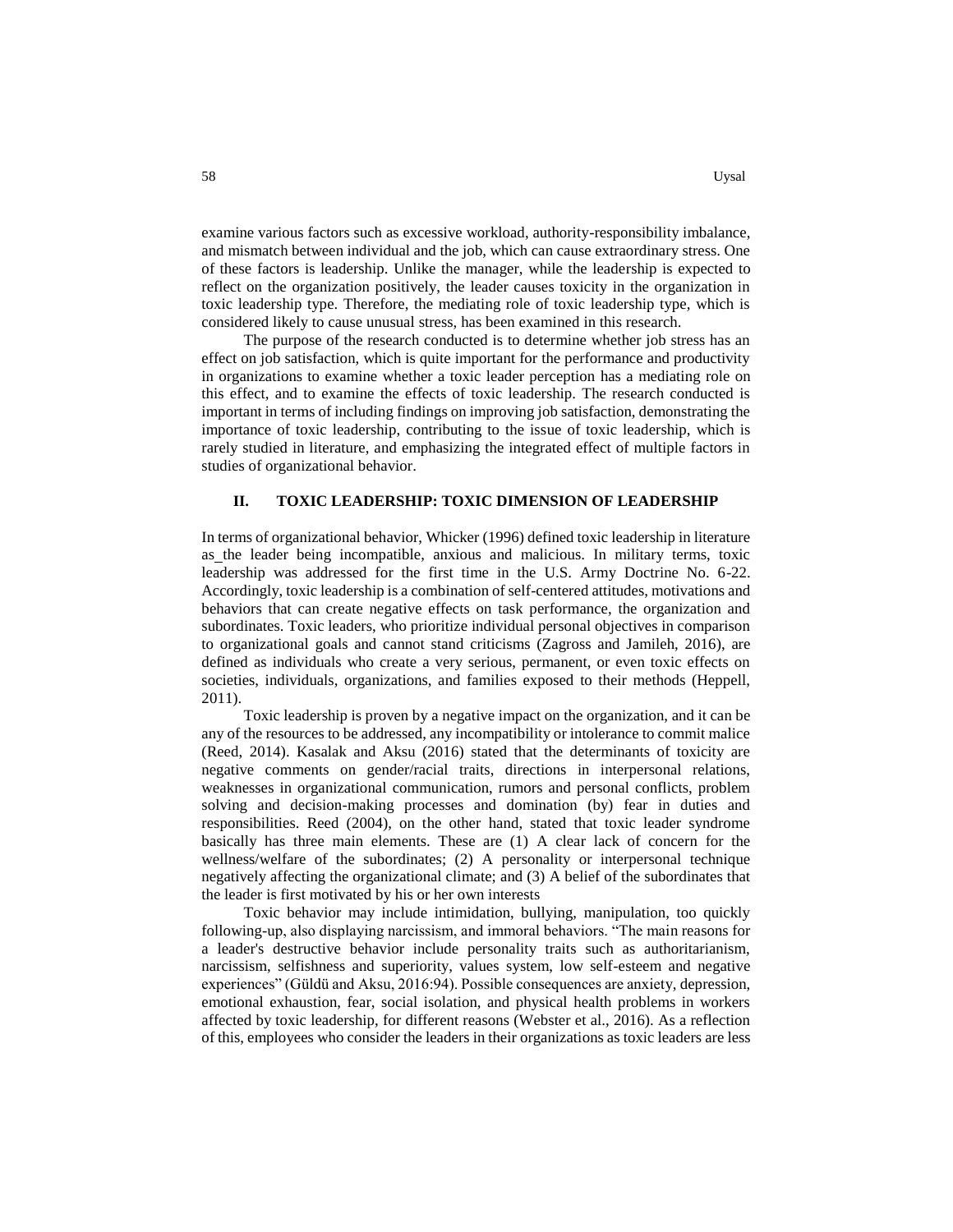satisfied with the relationships with their colleagues, their subordinates and their superiors, their job, profession and wages (Reed and Olsen, 2010).

Different aspects of employees are very sensitive to toxic leaders (Lipman-Blumen, 2005). The first of them is existential anxiety. An example of this anxiety is caused by the awareness that we will die. The second is our psychological needs. As Maslow explains in the hierarchy of needs, needs make workers sensitive to toxic leaders. The third is crises - rapid changes and turmoil in everyday life. These factors lead to situational fears. All of these aspects keep employees' perception of their toxic leader and allow them to develop attitudes that change in both individual and organizational contexts.

### **III. JOB STRESS: A DOMINANT FACTOR IN ORGANIZATIONS**

Generally, stress is defined as emotional and physiological reactions to stress sources, and these stress sources can be triggered by job or occupational conditions (Maslach et al., 1996). Stress caused by a person's employment is called job stress (Menon et al., 2015). Job stress is a complex phenomenon and a subjective experience. Shivendra and Kumar (2016) have identified job stress as "harmful physical and emotional reactions (which) arise when a job's needs and individuals' skills do not match their abilities, resources or needs." It is defined as a major challenge to the individual's mental and physical health and organizational health throughout the world (Menon et al., 2015).

Stress sources can be seen physically, mentally and situationally. Physical stress may arise in cases of an excessive workload, inadequate rest, and a poor diet. Mental stress is based on the mental state of an individual, including daily feelings of hope, anxiety, and remorse. Situational stress is due to our interactions with the outside world, our internal roles and our interactions with the needs of modern life, such as cars, and computers (Banerjee and Mehta, 2016). Job stress leads to health hazards, occupational dissatisfaction, and a loss of productivity. In other words, it affects an individual's physical and mental systems negatively. This can lead to absenteeism, accidents, unprincipled behaviors, dissatisfaction and various diseases. Stress in workers can manifest as frustration, poor performance, and unhealthy relationships at work and at home. However, it is accepted that specific stress is a normal part of life, but elongated stress factors may lead to physical, psychological, or behavioral disorders (Menon et al., 2015).

It has been stated that the gender, age and the personality of an individual are influential in the cause-effect relationship between stress-related psychosomatic problems or negative stress-coping methods and stressors. Psychological stresses can be regulated by occupational and working conditions along with daily life factors and personality. As the authority of an individual to make decisions increases, psychological distress may arise in terms of job insecurity and social support, and a psychosocial working environment may have an effect on the emergence of stress-related disorders. High job demands, low job control, low cooperational support, low educational support, low procedural justice, low relational justice and high effort reward imbalances are stipulated as the causes of stress-related disorders (Kawada and Otsuka, 2014). Al-Omar (2003) determined in his study investigating the sources of job stress on hospital employees that family support, gender, marital status and language were very influential on job stress. The results of the same study show that the women, married women and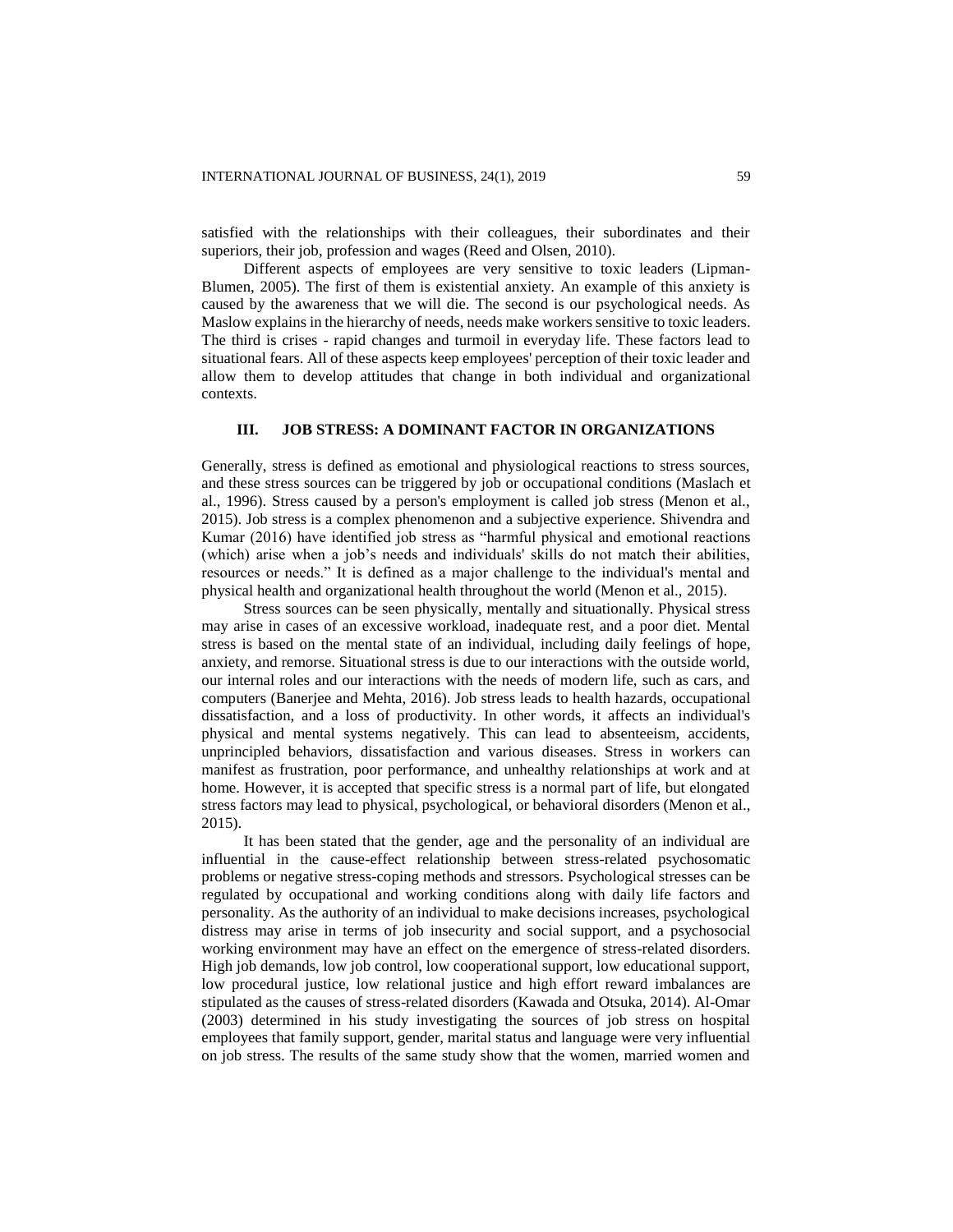foreign employees experienced more job stress than the male, single, and/or native citizen workers. The inadequate technical possibilities, lack of appreciation, long working hours, short breaks, the emergence of health problems, change of work, abandonment of certain applications and unwanted relations with colleagues could explain the changes in the average stress level among employees. In addition, the findings indicated that age and experience have a significant negative relationship with job stress and that there were no significant relationships between the education status and job stress (Al-Omar, 2003).

Colligan and Higgins' study (2006) that revealed the job stress, etiology, and outcomes also evaluated the stress-related factors as an insecure working environment, workload, isolation, working hours, role ambiguity, role conflict, lack of work autonomy, difficulties in cooperation with management and colleagues, authoritarian management, harassment, and organizational climate. In a study on job stress and staff welfare in medical faculties of the universities in the U.S., it was stated that employees are most affected by bureaucracy on job stress (Salmond and Ropis, 2005). In this study, the stress sources of employees were revealed as organizational anticipations, time pressure to perform certain activities, lack of staff to direct the work, and a lack of cooperation with the colleagues. In a study conducted by Nouri and Soltani (2017) on the distribution of job stress among state employees, management turnover, and lacks of planning were stated to be as the strongest stressors. In the same study, the results indicated that another strong factor leading to staff stress was related to physical and psychological health. Another study investigating the sources of stress among university lecturers exhibited weak incentives, lacks of teaching staff offices and opportunities, and a lack of project research of students as the sources of stress (Omoniyi, 2013).

Stress causes costly and irreversible outcomes which affect both individuals and the organization (Nouri and Soltani, 2017). The consequences of stress can be examined both personally and organizationally. These can be considered in three groups individually (Nouri and Soltani, 2017; Ganster and Schaubroeck, 1991):

 Negative behaviors and emotions, such as job dissatisfaction, low motivation, low employee morale, loss of organizational commitment, low professional quality of life, unemployment, waste, a tendency to quit, low productivity, low job quality and quantity, declines in decision making ability, theft, vandalism and workplace delays, as well as alienation, and increased smoking and drinking may be observed.

 Physiological disorders such as blood pressure and heart rate increases, cardiovascular diseases, cholesterol increases, blood sugar increases, insomnia, headaches, infections, skin disorders, and fatigue may be observed.

 Psychiatric disorders such as distress, anxiety, aggression and energy loss, and fatigue, as well as, losses of confidence, losses of self-excitement, losses of concentration, and feelings of emptiness. Typical behaviors are rushing, ignoring social norms and values, dissatisfaction from work and life, often departing from reality and emotionally burning out themselves may be observed. The results of the organizational stress may be approached in two groups (Ganster and Schaubroeck, 1991):

 A loss of employee morale, loss of efficiency and performance, loss of quality of services and products, loss of customer relationships, loss of customers, loss of company image and reputation, loss of opportunities, lack of focus on products, high levels/numbers of accidents and errors, turnover increases, loss of qualified personnel, increase in the number of patients, early retirements, a decrease in cooperation, a decrease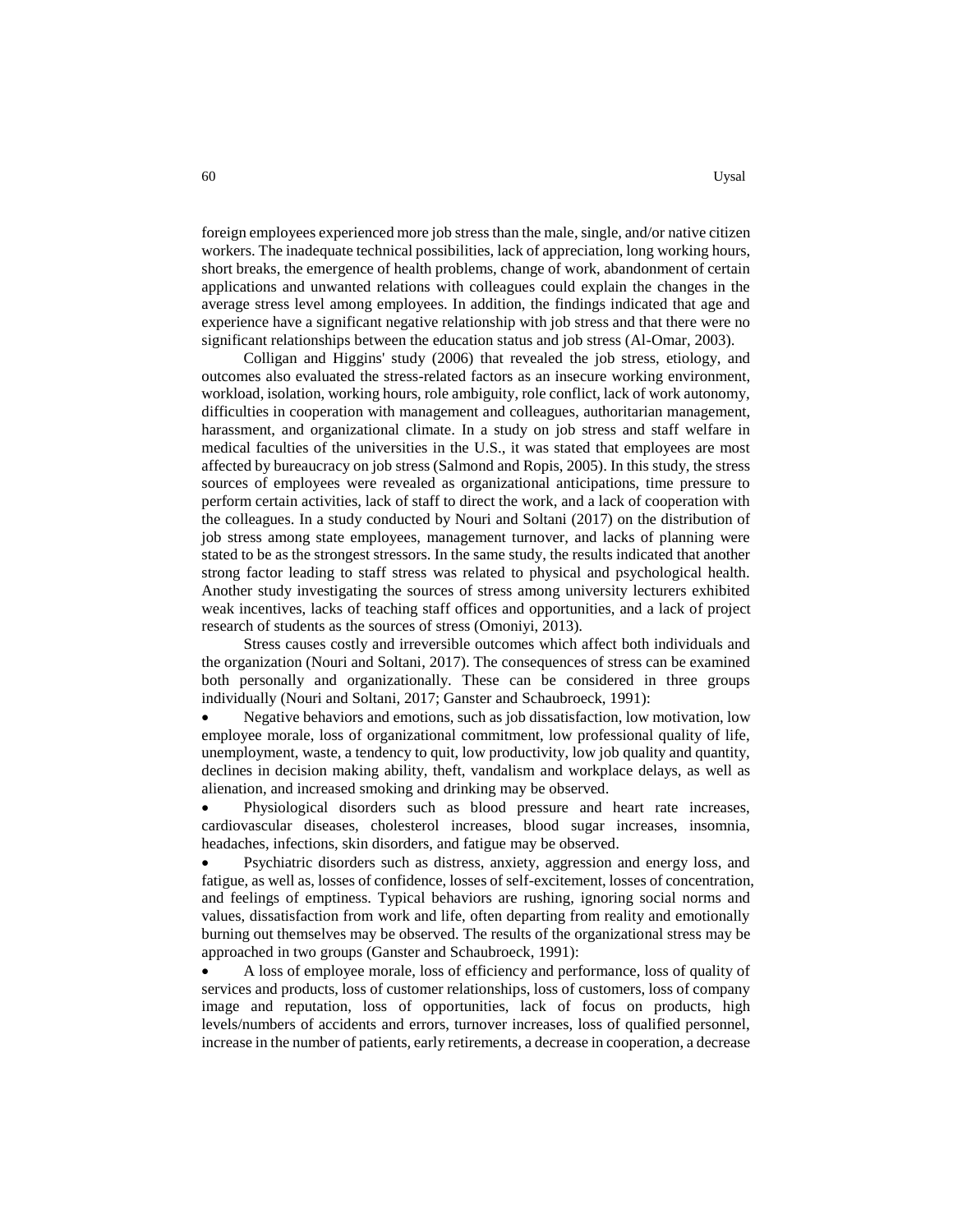in organizational communication, an increase in organizational clashes, and unpredictable working climates may occur.

 Organizational costs can increase as a result from reduced performance and productivity, those leaving from the organization (worker turnover rate), healthcare services, legal costs of the company and equipment damage (depreciation).

It has been anticipated that the managerial support perceived by employees can significantly reduce job stress as an important factor (Lewicka and Krot; 2015; Monnot and Beehr, 2014). It has been suggested that job stress will lead to increased productivity when addressed at the level of management instead of an individual level, and offers suggestions for job provisions, inclusion of employees in the decision making processes, and awarding rewards for achieving targets according to personal preferences in stress management (Banerjee and Mehta, 2016). In order to overcome job stress, it is necessary to establish incentive, promotion, cooperation and interaction systems among the employees (Santhi and Reddy, 2015) for correct, honest, and hardworking employees by integrating job security with rewards. In particular, it was stated that positive communications with colleagues can mitigate the effect of job stress, whereas negative communications can serve to increase its effect (Monnot and Beehr, 2014). However, when a leader has a highly supportive attitude, it is stated that the employees may undertake a regulatory role in relation to the rescue behavior, depending on the level of job stress (Turunç, 2015).

Contrary to this positive leadership style, toxic leaders do not worry about the negative organizational climate, which is caused by short and long term negative effects. They operate with a sense of emotion. Toxic leaders use persistent dysfunctional behaviors to intimidate, force or punish others to fulfill their wishes. "Organizations in which there is a type of toxic leadership have a lack of trust and integration, egoism and arrogance increase the conflict mismatch within the organization. Toxic leaders often frighten employees, reduce their motivation, cause communication disruptions within organizations, and dissipation of the sense of hopelessness" (Izgüden et al., 2016: 264). In addition to the prior points, toxic leaders can decide very quickly and can change any decision unexpectedly and without specifying a valid reason (Özer et al., 2017). "Toxic leaders deliberately damage others by acting selfishly without care, but they are different from leaders who act cautiously or do not act for a certain purpose, but who somehow adversely affect the organization and employees in another way" (Reyhanoğlu and Akın, 2016; Lipman-Blumen, 2005). At the expense of wasting their subordinates' and their units, they exhibit self-centered careerism behaviors, and this style is characterized by dictatorial and exploitative behaviors which promote an unhealthy organizational climate (Boisselle and McDonnell, 2014).

## **IV. A RESEARCH ON THE MEDIATING ROLE OF TOXIC LEADERSHIP**

#### **A. The Population and Sample of the Research**

A universe of research consists of employees working in the public sector. The sample for the study consisted of the occupations in the public institutions working in the Zonguldak province and participating in the research. A purpose sampling method, among non-probabilistic sampling methods, has been used in the research. In this context, the data was obtained from 150 employees, but a sample size of 124 persons was provided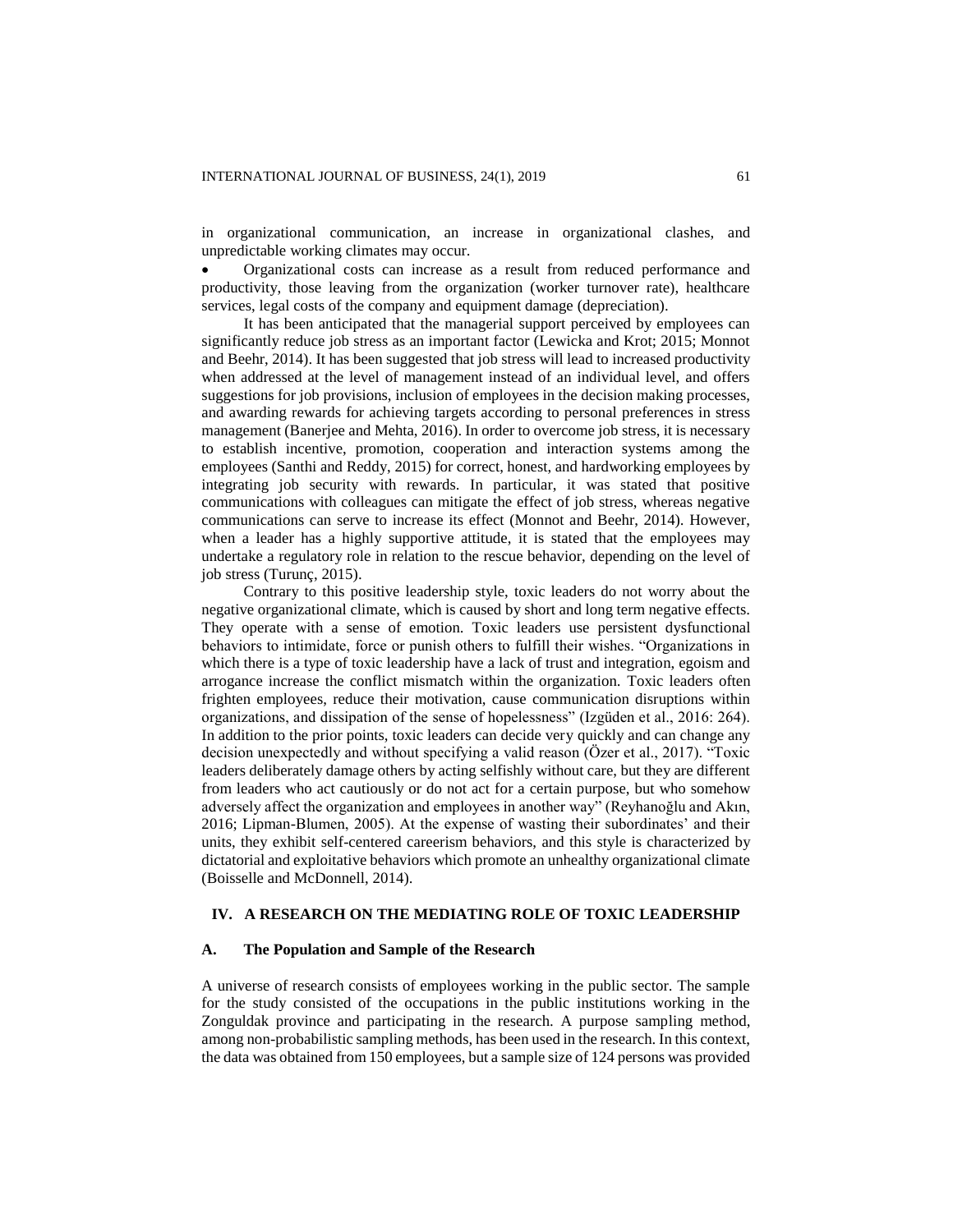at an analyzable level since some of the surveys were returned in a missing and/or incorrect manner. The reasons for the selection of public employees in the survey is the fact that some of the criteria, such as performance and success, are pushed to the background, and leaders who are determined with direct assignments are more prone to more toxicity.

#### **B. The Data Collection Method of the Research**

The data to be used in the research was obtained by applying the face-to-face survey method. The survey used to obtain data consisted of three dimensions, being job satisfaction, job stress, and toxic leadership. Minnesota's job satisfaction scale was used to measure job satisfaction, Matteson's job stress scale was used to measure job stress, and the toxic leadership scale developed by Çelebi et al. (2015) was used to measure toxicity.

#### **C. The Research Model and Hypotheses**

A scanning model has been used in the research. The dependent variable of the research was job satisfaction, the independent variable was job stress, and the moderator variable was toxic leadership.



The hypotheses of the research are listed below:

**H1a:** There is a significant relationship between job stress and job satisfaction.

**H1b:** A toxic leadership has a mediating effect on job stress and job satisfaction.

**H1c:** The toxic leadership perception varied based on gender.

**H1d:** The toxic leadership perception varied based on income level.

**H1e:** The toxic leadership perception varied based on education level.

**H1f:** The toxic leadership perception varied based on work experience.

**H1g:** The toxic leadership perception varied based on age.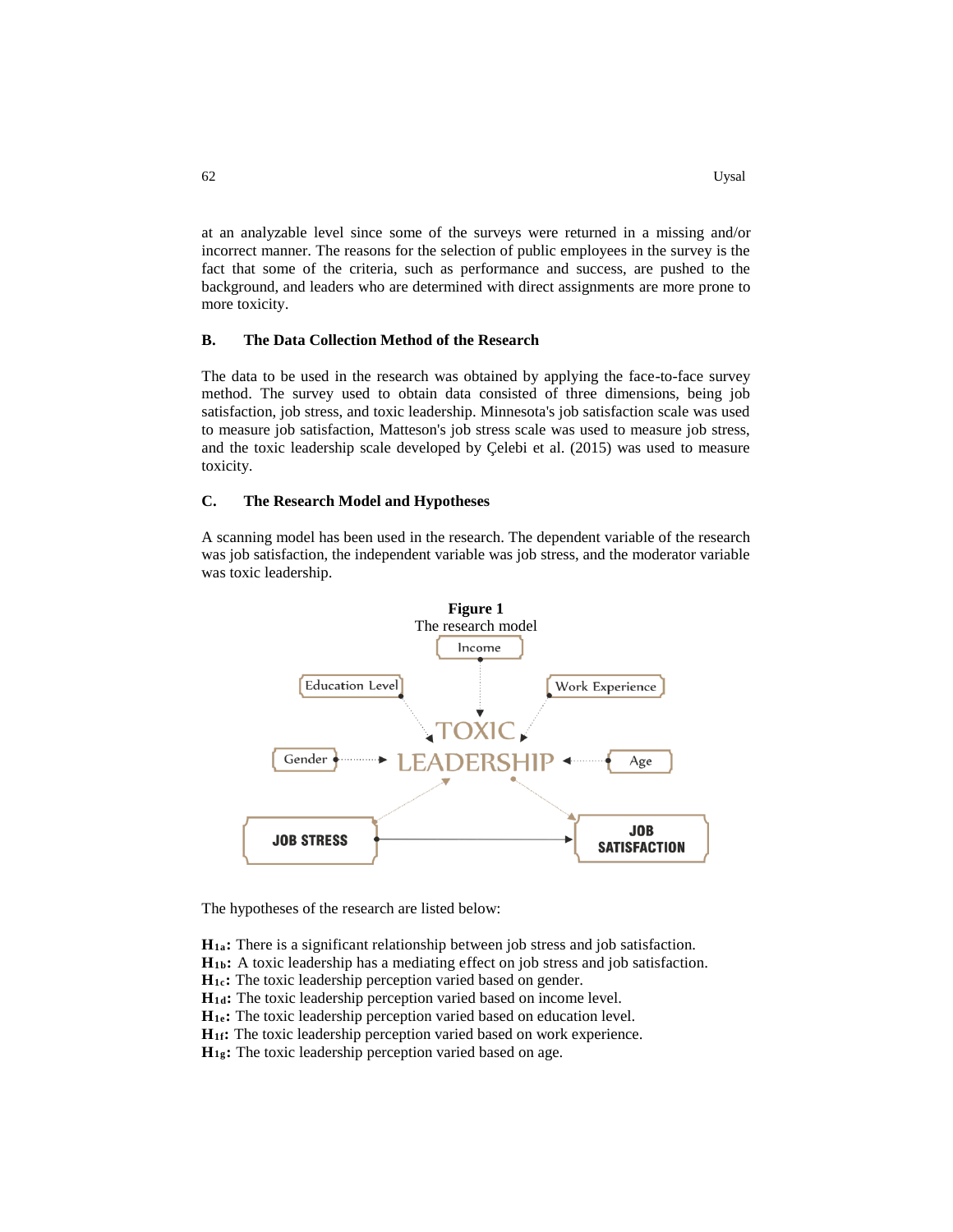## **D. The Research Data Analysis**

The SPSS (Statistical Package for Social Sciences) 20.0 software was used to evaluate the findings obtained through the research. A reliability analysis had been conducted to determine the internal consistency of the research scales. A correlation analysis was used to determine the direction and intensity of the relationship between dependent and independent variables, a simple linear regression analysis and a multiple regression analysis were used to examine the relationship between variables, and One-Way Analysis and Independent-Samples T tests were used to determine the differences.

## **E. Findings Obtained Through the Research**

Table 1 shows the frequency values regarding the demographic questions of the public employees participating in the survey. From the obtained data, it was determined that 46% of the sample was male and 54% of the sample was female. Upon the examination of the age distribution, it was observed that the majority of the sample was between 21- 50 years of age. The examination of income levels indicated that 66.9% of the population had an income level between TRY 2000-3000. It was determined that only 16.2% of the participants had an associate degree or higher education. With regards to the job experience period, 94.4% had job experience of more than 3 years.

Table 2 contains the alpha coefficients (Cronbach's Alpha) which were used to test the reliability of the scales used in the research. As a result of the reliability analyses, the reliability coefficient of the toxic scale had been determined as 0.735, the reliability coefficient of the job stress as 0.832, and the reliability coefficient of the job satisfaction scale as 0.832. According to these results obtained, the scales used in the research had been defined to have high internal consistency.

Table 3 shows the results of the correlation analysis between the dependent variable and independent variable, as well as the moderator variable and independent variable of the research. According to this table, there was a negatively directed significant relationship between the dependent variable (job satisfaction) and independent variable (job stress) at the moderate level (*r*=-0.534). A positively directed, significant relationship was determined between the moderator variable (toxic leadership) and independent variable (job stress) at the moderate level (*r*=-0.605).

Table 4 exhibits the simple linear regression analysis oriented to the relationship between the job stress and job satisfaction. According to the examined result of the regression analysis performed, it had been found that in the regression model, to be established indicates a statistical significance, since the statistical significance values of the F values are lower than 0.05.

The ANOVA results of the regression analysis performed throughout the study are shown in Table 5. According to the analysis results, it had been determined that the change in the job stress explained 28% of the change in job satisfaction scale. Accordingly, the value that job satisfaction can take can be formulated as follows:

Job Satisfaction =  $31.214 - (0.530 \text{ x} \text{ Job Stress})$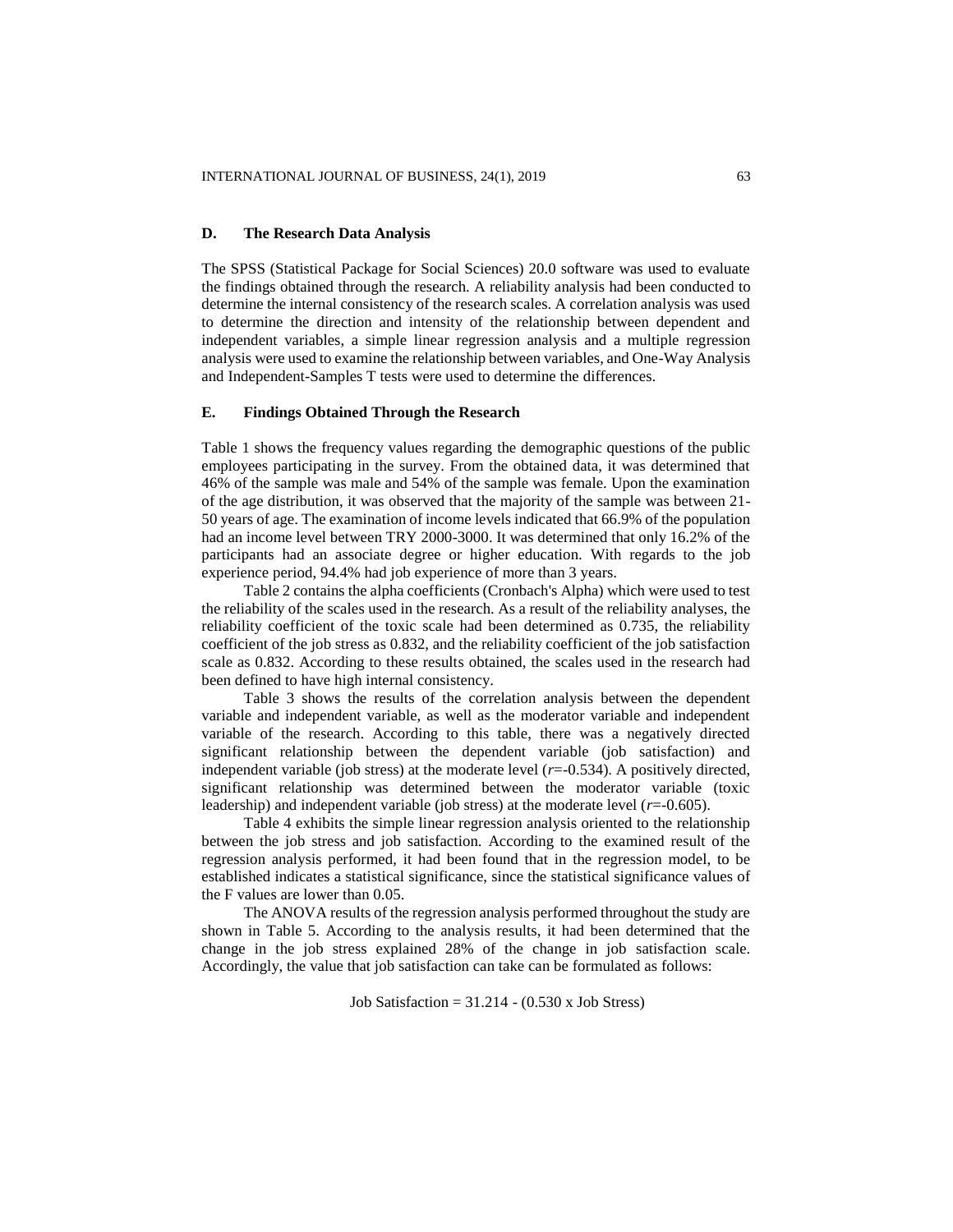|                       | Frequency               | Percentage |  |  |  |  |  |  |  |  |
|-----------------------|-------------------------|------------|--|--|--|--|--|--|--|--|
| Gender                |                         |            |  |  |  |  |  |  |  |  |
| Male                  | 57                      | 46.0%      |  |  |  |  |  |  |  |  |
| Female                | 67                      | 54.0%      |  |  |  |  |  |  |  |  |
| Age                   |                         |            |  |  |  |  |  |  |  |  |
| Younger than 21       | $\overline{2}$          | 1.6%       |  |  |  |  |  |  |  |  |
| 21-30                 | 23                      | 18.5%      |  |  |  |  |  |  |  |  |
| $31 - 40$             | 68                      | 54.8%      |  |  |  |  |  |  |  |  |
| $41 - 50$             | 30                      | 24.2 %     |  |  |  |  |  |  |  |  |
| 51-60                 | 1                       | 0.8%       |  |  |  |  |  |  |  |  |
|                       | Monthly Income Level    |            |  |  |  |  |  |  |  |  |
| Between TRY 1000-2000 | 17                      | 13.7 %     |  |  |  |  |  |  |  |  |
| Between TRY 2000-3000 | 83                      | 66.9%      |  |  |  |  |  |  |  |  |
| Between TRY 3000-4000 | 21                      | 16.9%      |  |  |  |  |  |  |  |  |
| Between TRY 4000-5000 | $\overline{2}$          | 1.6%       |  |  |  |  |  |  |  |  |
| TRY 5000 or more      | 1                       | 0.8%       |  |  |  |  |  |  |  |  |
|                       | <b>Education Status</b> |            |  |  |  |  |  |  |  |  |
| <b>High School</b>    | 54                      | 43.5 %     |  |  |  |  |  |  |  |  |
| Associate             | 50                      | 40.3%      |  |  |  |  |  |  |  |  |
| Undergraduate         | 12                      | 9.7%       |  |  |  |  |  |  |  |  |
| Post-graduate         | 7                       | 5.6 %      |  |  |  |  |  |  |  |  |
| Doctorate             | 1                       | 0.8%       |  |  |  |  |  |  |  |  |
|                       | Job Experience          |            |  |  |  |  |  |  |  |  |
| Between 1-2 years     | 1                       | 0.8%       |  |  |  |  |  |  |  |  |
| Between 2-3 years     | 6                       | 4.8%       |  |  |  |  |  |  |  |  |
| Between 3-4 years     | 26                      | 21.0%      |  |  |  |  |  |  |  |  |
| 4 years or more       | 91                      | 73.4 %     |  |  |  |  |  |  |  |  |

**Table 1** Basic information on data providers  $(N=124)$ 

| Table 2<br>Reliability analysis |                  |
|---------------------------------|------------------|
|                                 | Cronbach's Alpha |
| Toxic Leadership Scale          | 0.735            |
| <b>Job Stress Scale</b>         | 0.823            |
| <b>Job Satisfaction Scale</b>   | 0.832            |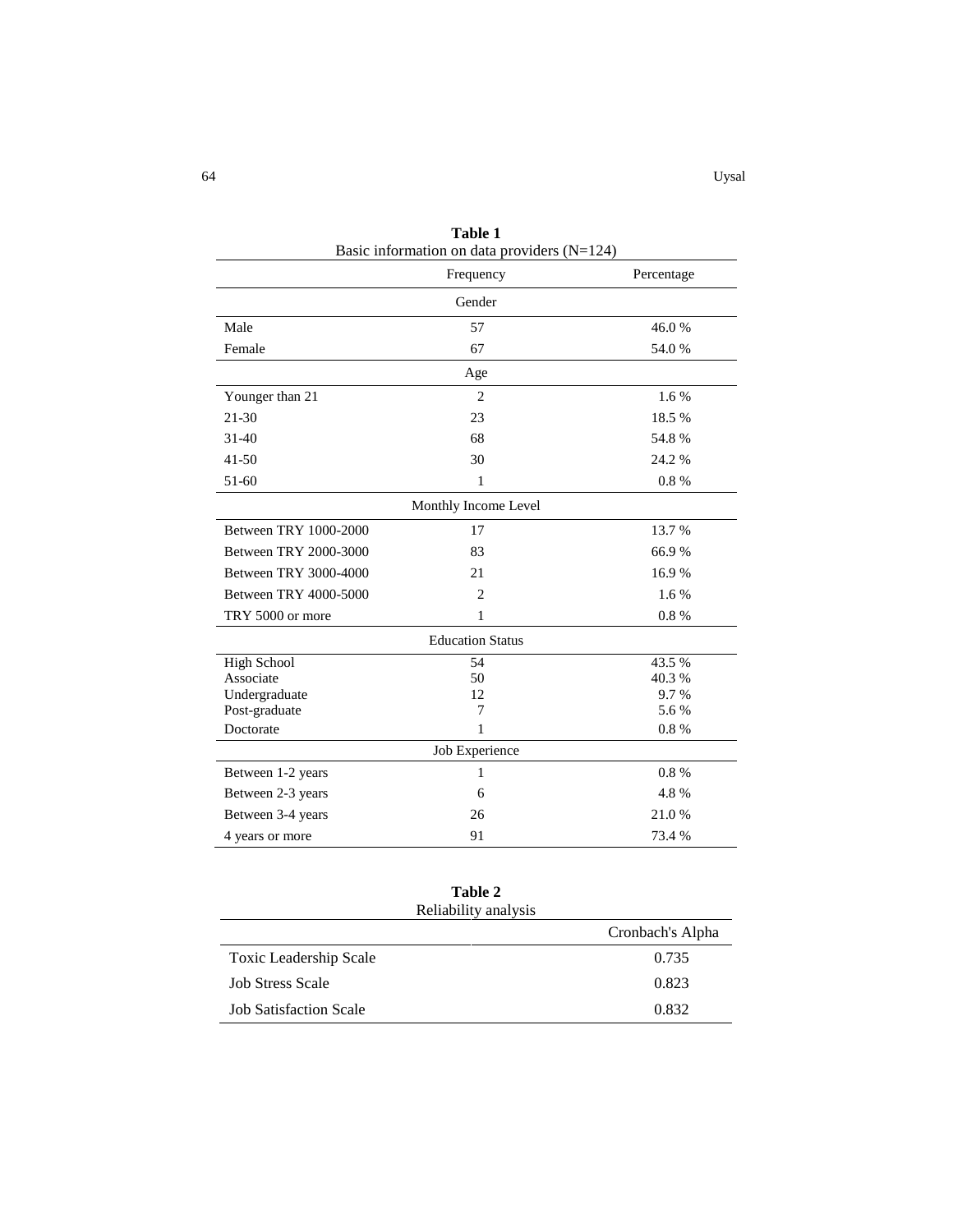| Table 3<br>Correlation analysis |                     |                   |  |  |  |  |  |
|---------------------------------|---------------------|-------------------|--|--|--|--|--|
|                                 |                     | <b>Job Stress</b> |  |  |  |  |  |
| <b>Job Satisfaction</b>         | Pearson Correlation | $-0.534$          |  |  |  |  |  |
|                                 | Sig. (2-tailed)     | 0.000             |  |  |  |  |  |
|                                 | Pearson Correlation | 0.605             |  |  |  |  |  |
| <b>Toxic Leader Perception</b>  | Sig. (2-tailed)     | 0.000             |  |  |  |  |  |

|  | Γ<br>۱ |  |
|--|--------|--|

Relationship between Job Stress and Job Satisfaction - ANOVA

|                                                                                 |                     |                   | Sum of Square |          | Mean Square | F              | Sig.              |  |  |  |
|---------------------------------------------------------------------------------|---------------------|-------------------|---------------|----------|-------------|----------------|-------------------|--|--|--|
|                                                                                 |                     | Regression        | 833.680       |          | 833.680     |                |                   |  |  |  |
| Model                                                                           | Job<br>Satisfaction | Residual          | 2085.513      |          | 17.094      | 48.769         | 0.000             |  |  |  |
|                                                                                 |                     | Total             | 2919.194      |          |             |                |                   |  |  |  |
| Table 5<br>Relationship between job stress and job satisfaction - Model summary |                     |                   |               |          |             |                |                   |  |  |  |
|                                                                                 |                     |                   | β             | t        | Sig.        | $\mathbb{R}^2$ | Adjusted<br>$R^2$ |  |  |  |
| Model                                                                           | Job<br>Satisfaction | Constant          | 31.214        | 17.348   | 0.000       | 0.286          | 0.280             |  |  |  |
|                                                                                 |                     | <b>Job Stress</b> | $-0.530$      | $-6.984$ | 0.000       |                |                   |  |  |  |

According to the model, 1-unit increase in job stress appears to result in a decrease of 0.530 units of the job satisfaction scale. These findings confirm the hypothesis  $H_{1a}$  of the study. However, to test the  $H_{1b}$  hypothesis, an intermediary role for toxic leadership needs to be examined. The moderator model designed by Baron and Kenny (1986) was applied for this. In order to mention the mediating effect of a variable according to this model, the independent variable needs to have an effect on a dependent variable; the independent variable needs to have an effect on a mediating variable, and when the mediating variable is included in the regression analysis, the regression coefficient of the independent variable on the dependent variable needs to decrease. Also, the mediating variable needs to have a significant effect on the dependent variable. The regression analysis performed in that regard is provided below.

Table 6 exhibits the simple linear regression analysis oriented to the relationship between the job stress and toxic leader perception. According to the examined result of the regression analysis performed, it had been found that the regression model to be established indicated a statistical significance, since the statistical significance values of the F values are lower than 0.05.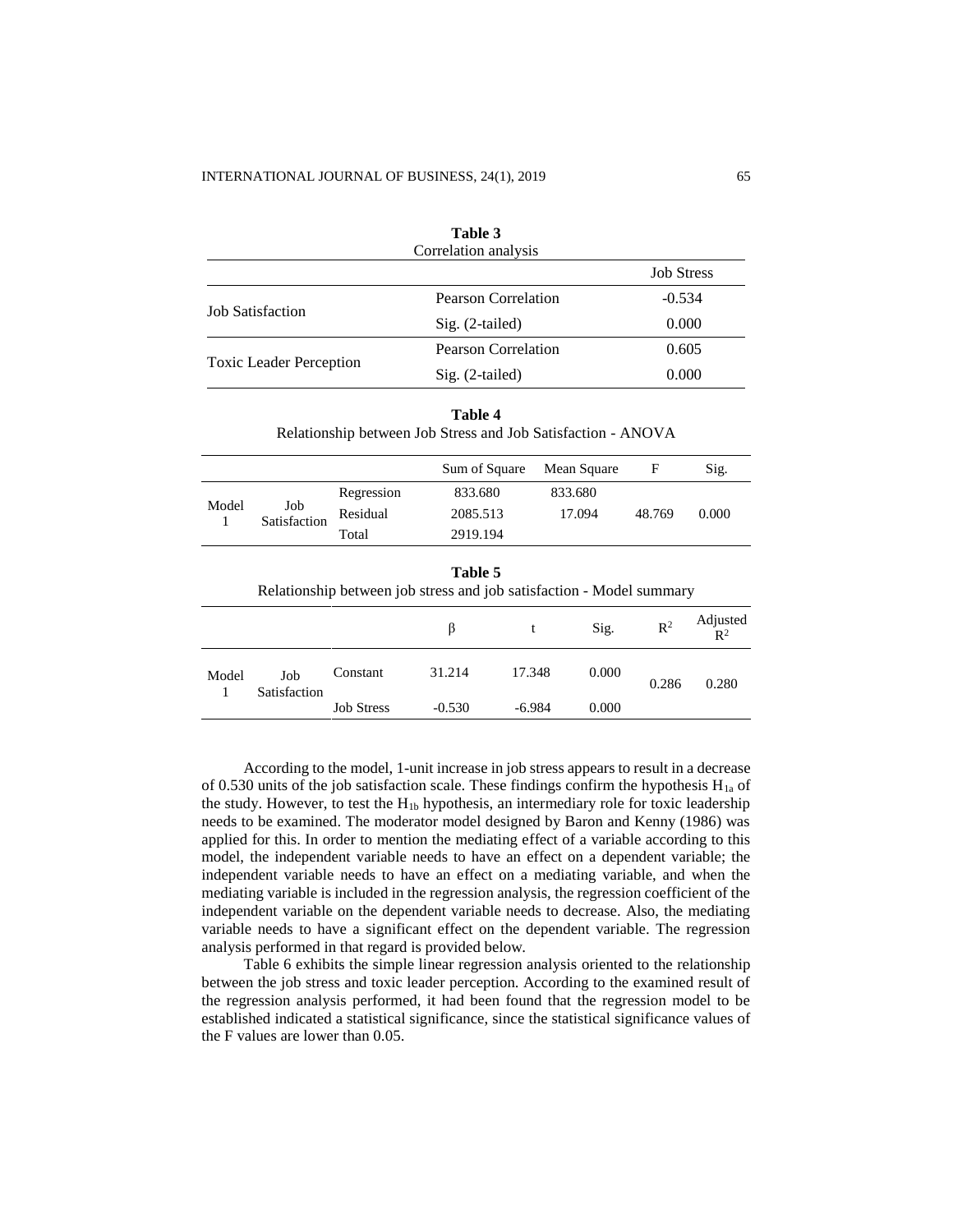| Table 6 |              |            |                                                                                 |            |        |       |  |  |
|---------|--------------|------------|---------------------------------------------------------------------------------|------------|--------|-------|--|--|
|         |              |            | Relationship between job stress and toxic leader perception (moderator) - ANOVA |            |        |       |  |  |
|         |              |            | Sum of                                                                          | Mean       | F      |       |  |  |
|         |              | Squares    | Square                                                                          |            | Sig.   |       |  |  |
| Model   | Toxic Leader | Regression | 11,889.536                                                                      | 11,889.536 |        |       |  |  |
| 2       | Perception   | Residual   | 20,568.174                                                                      | 168.592    | 70.523 | 0.000 |  |  |
|         |              | Total      | 32,457.710                                                                      |            |        |       |  |  |
|         |              |            |                                                                                 |            |        |       |  |  |

|                                            | Relationship between job stress and job satisfaction - Model summary |        | Table 7 |              |                 |       |                      |
|--------------------------------------------|----------------------------------------------------------------------|--------|---------|--------------|-----------------|-------|----------------------|
|                                            |                                                                      |        |         | $\mathbf{t}$ | $\mathrm{Sig.}$ |       | $R^2$ Adjusted $R^2$ |
| <b>Toxic Leader</b><br>Model<br>Perception | Constant                                                             | 55.521 | 9.826   | 0.000        | 0.366           | 0.361 |                      |
|                                            | <b>Job Stress</b>                                                    | 2.003  | 8.398   | 0.000        |                 |       |                      |

**Table 8** Relationship between job stress and toxic leader perception and job satisfaction -

|                                               |            | <b>ANOVA</b>   |             |        |       |
|-----------------------------------------------|------------|----------------|-------------|--------|-------|
|                                               |            | Sum of Squares | Mean Square | F      | Sig.  |
| Model<br>Job<br>Satisfaction<br>$\mathcal{E}$ | Regression | 1,086.673      | 543.337     |        |       |
|                                               | Residual   | 1,832.521      | 15.145      | 35.876 | 0.000 |
|                                               | Total      | 2,919.194      |             |        |       |

The ANOVA results of the regression analysis are shown in Table 7. Accordingly, 36% of the change in employees' perception of having a toxic leader had been explained by the change in job stress. The regression analyses carried out for the last step for the mediating affect are provided below.

Table 8 exhibits the multiple regression analysis oriented to the relationship between the job stress and toxic leader perception and job satisfaction. According to the examined result of the regression analysis performed, it had been found that the regression model to be established indicated a statistical significance.

The ANOVA results of the multiple regression analysis are presented in Table 9. According to the results of the analysis, it was determined that 28% of the change in the job satisfaction of the employees is explained by job stress and a moderator variable toxic leadership. When the 3 developed models were examined, it had been determined that the regression coefficient in the measurement of the relationship of job stress to job satisfaction is -0.530 on the job stress scale; that the regression coefficient regarding the job stress scale decreased to -0.308 in Model 3, which has been developed by adding toxic leadership to Model 1, and a toxic leader perception has indicated a statistically significant affect in Model 3. According to these results, it was determined that the toxic leader perception has a partial mediating effect on the relationship between job stress and job satisfaction.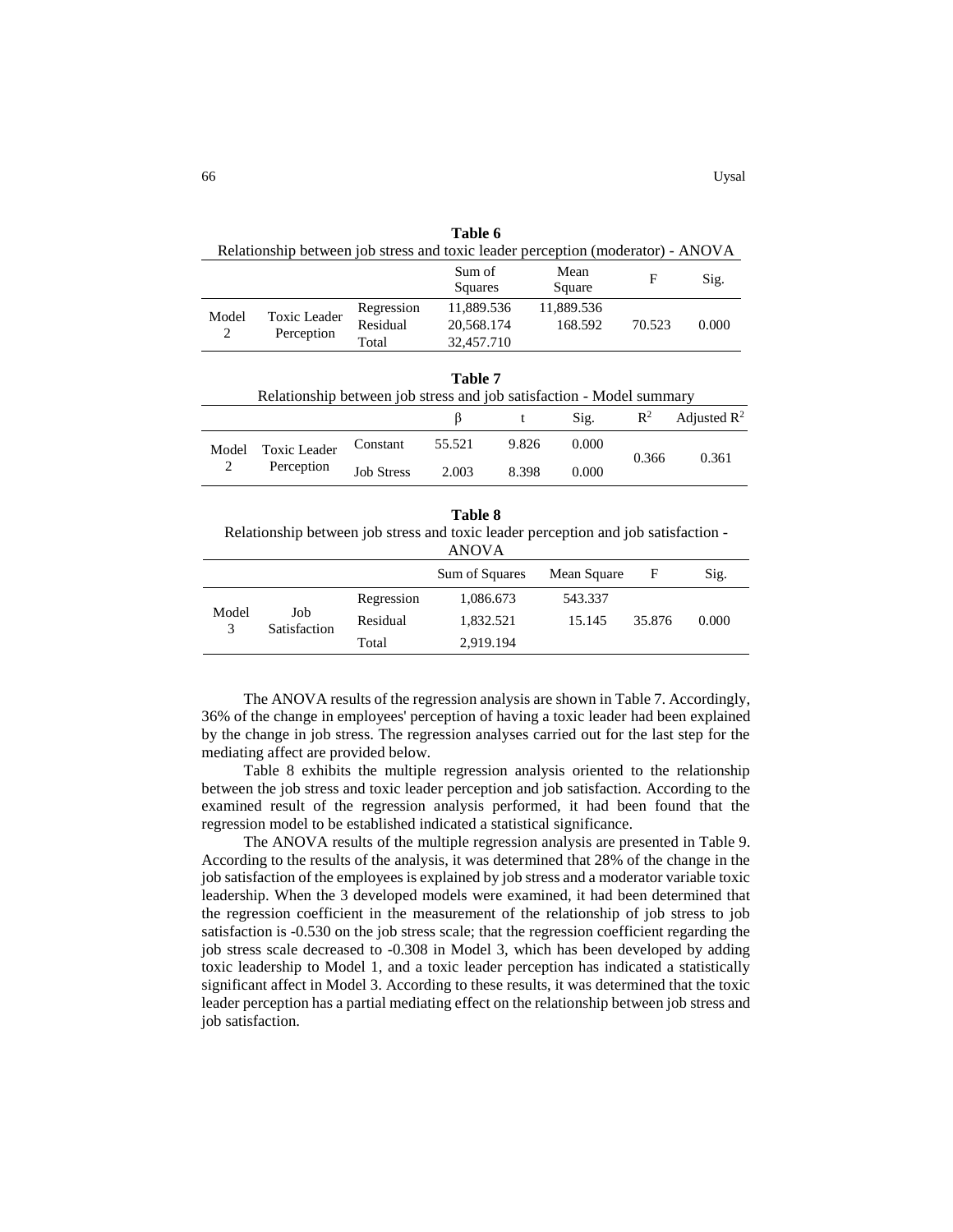assumed

**Equal** variances not assumed

| Relationship between job stress and toxic leader perception - Model summary           |                     |                   |          |          |                              |                |                                    |  |  |  |
|---------------------------------------------------------------------------------------|---------------------|-------------------|----------|----------|------------------------------|----------------|------------------------------------|--|--|--|
|                                                                                       |                     |                   | β        | t        | Sig.                         | $\mathbb{R}^2$ | Adjusted<br>$\mathbb{R}^2$         |  |  |  |
|                                                                                       |                     | Constant          | 37.372   | 16.487   | 0.000                        |                |                                    |  |  |  |
| Model<br>3                                                                            | Job<br>Satisfaction | <b>Job Stress</b> | $-0.308$ | $-3.432$ | 0.001                        | 0.372          | 0.362                              |  |  |  |
|                                                                                       |                     | Toxic Leader      | $-0.111$ | $-4.087$ | 0.000                        |                |                                    |  |  |  |
| Table 10<br>Independent samples t test oriented to toxic leader perception and gender |                     |                   |          |          |                              |                |                                    |  |  |  |
| Levene's Test for<br><b>Equality of Variances</b>                                     |                     |                   |          |          | t-test for Equality of Means |                |                                    |  |  |  |
|                                                                                       | F                   | Sig.              | t        | df       | $Sig(2 -$<br>tailed)         | Mean           | Std.Error<br>Difference Difference |  |  |  |
| Equal<br>variances                                                                    | 1.821               | 0.180             | 3.244    | 122      | 0.002                        | 9.148          | 2.820                              |  |  |  |

**Table 9**

Table 10 shows the analysis oriented to correlations between toxic leader perception and gender. As a result of the analysis performed, it had been determined that the significance value is less than 0.05. According to this, it had exhibited that there is a significant difference between men and women in the toxicity perception for the organization of the employees and the toxicity perception is higher in the male workers.

3.294 122 0.001 9.148 2.777

Table 11 examines the relationship between the monthly income levels of employees and toxic leader perception. It can be observed in the table that the significance value is greater than 0.05. Accordingly, it had been determined that there was no significant difference in the toxicity perception of the employees of the organization towards their leader based on their monthly income level.

Table 12 examines the relationship between the educational level of the employees and the toxic leader perception. According to this table, it has been determined that the toxicity perception of public employees towards their leaders indicated a significant difference based on their educational levels, and that the highest group of toxic leader perception was postgraduate and doctoral graduates in the sample.

In Table 13, the analysis of the different job experience durations of the employees in the same organization versus the toxicity perception of the leader by the employees is shown. According to the result of this analysis, the toxic leader perception of the employees does not vary based on the job experience duration, in other words, the time spent in the organization does not affect the toxicity perception.

Table 14 shows the difference analysis between the toxic leader perception and the age of employees. According to the results of this analysis, it had been determined that the perception of toxicity does not show any significant difference based on the age of employees.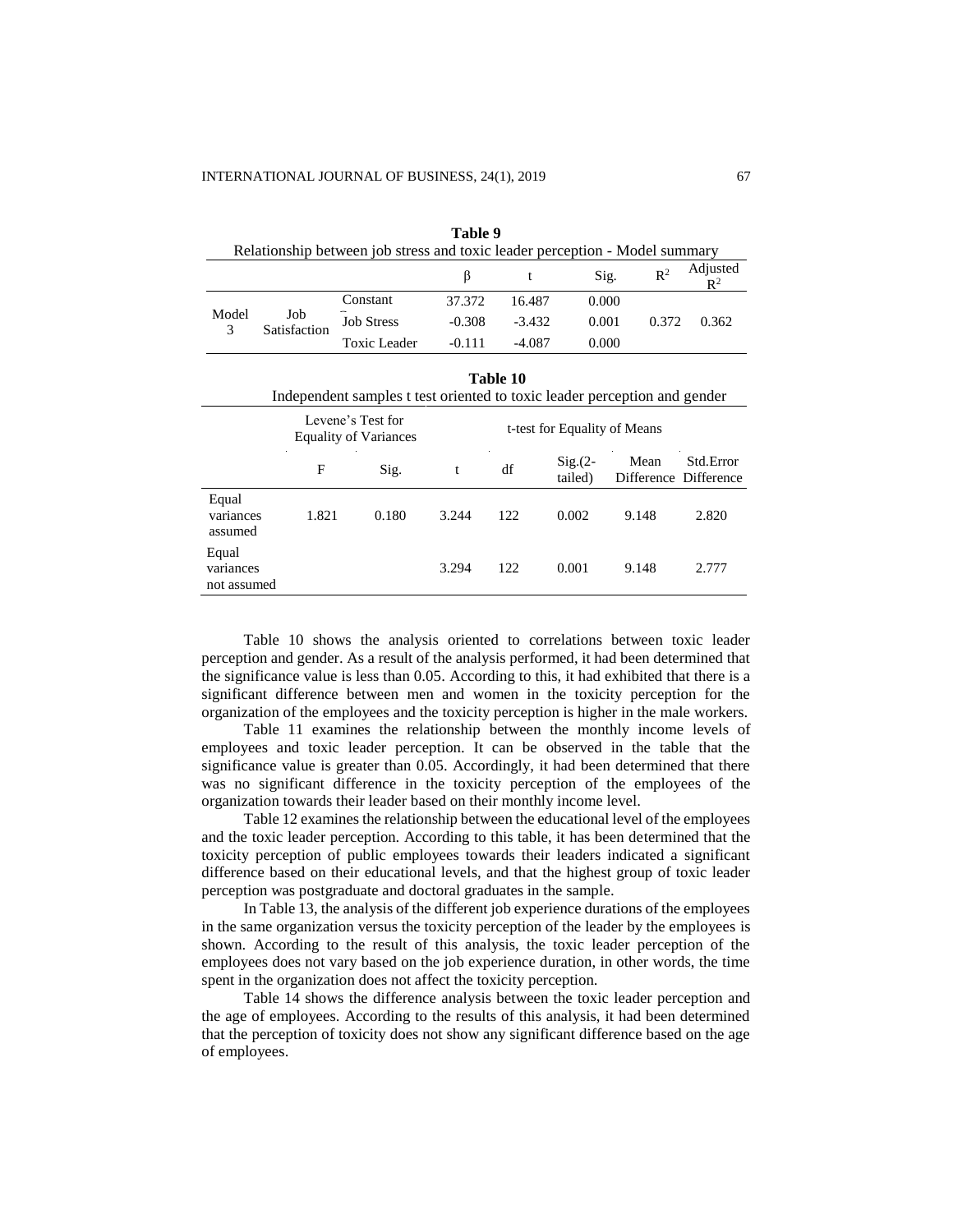|                                 | N  | Mean    | <b>Std Deviation</b> | Std. Error | F     | Sig.  |
|---------------------------------|----|---------|----------------------|------------|-------|-------|
| <b>Between TRY</b><br>1000-2000 | 17 | 99.706  | 12.980               | 3.148      |       |       |
| <b>Between TRY</b><br>2001-3000 | 83 | 103.000 | 14.158               | 1.554      |       |       |
| <b>Between TRY</b><br>3001-4000 | 21 | 97.619  | 24.582               | 5.364      | 1.178 | 0.324 |
| <b>Between TRY</b><br>4001-5000 | 2  | 119.500 | 2.121                | 1.500      |       |       |
| TRY 5001 and<br>more            |    | 109.000 | ٠                    | $\bullet$  |       |       |

**Table 11** One-way analysis of toxic leader perception and monthly income level

| Table 12<br>One-way analysis of toxic leader perception and education level |    |         |                      |            |       |       |  |  |  |
|-----------------------------------------------------------------------------|----|---------|----------------------|------------|-------|-------|--|--|--|
|                                                                             | N  | Mean    | <b>Std Deviation</b> | Std. Error | F     | Sig.  |  |  |  |
| High School                                                                 | 54 | 96.907  | 15.354               | 2.089      |       |       |  |  |  |
| Associate                                                                   | 50 | 105.740 | 12.892               | 1.823      |       |       |  |  |  |
| Undergraduate                                                               | 12 | 101.250 | 26.877               | 7.759      | 3.212 | 0.015 |  |  |  |
| Post-graduate                                                               |    | 114.000 | 10.8781              | 4.112      |       |       |  |  |  |
| Doctorate                                                                   |    | 109.000 |                      | ٠          |       |       |  |  |  |

| Table 13<br>One-way analysis of toxic leader perception and job experience |    |         |                      |            |       |       |  |
|----------------------------------------------------------------------------|----|---------|----------------------|------------|-------|-------|--|
|                                                                            | N  | Mean    | <b>Std Deviation</b> | Std. Error | F     | Sig.  |  |
| Between 1-2 years                                                          |    | 125.000 | $\cdot$              | $\bullet$  |       |       |  |
| Between 2-3 years                                                          | 6  | 101.167 | 16.630               | 6.789      |       | 0.405 |  |
| Between 3-4 years                                                          | 26 | 104.462 | 14.632               | 2.869      | 0.979 |       |  |
| 4 years or more                                                            | 91 | 101.033 | 16.649               | 1.745      |       |       |  |

**Table 14** One-way analysis of toxic leader perception and age

|                 | N  | Mean    | Std. Deviation | Std. Error | F     | Sig.  |
|-----------------|----|---------|----------------|------------|-------|-------|
| Younger than 21 | 2  | 119.500 | 7.778          | 5.500      |       |       |
| 21-30           | 23 | 103.435 | 16.287         | 3.396      |       |       |
| 31-40           | 68 | 102.500 | 13.806         | 1.674      | 1.428 | 0.229 |
| $41 - 50$       | 30 | 97.833  | 20.598         | 3.761      |       |       |
| 51-60           |    | 119.000 |                | ٠          |       |       |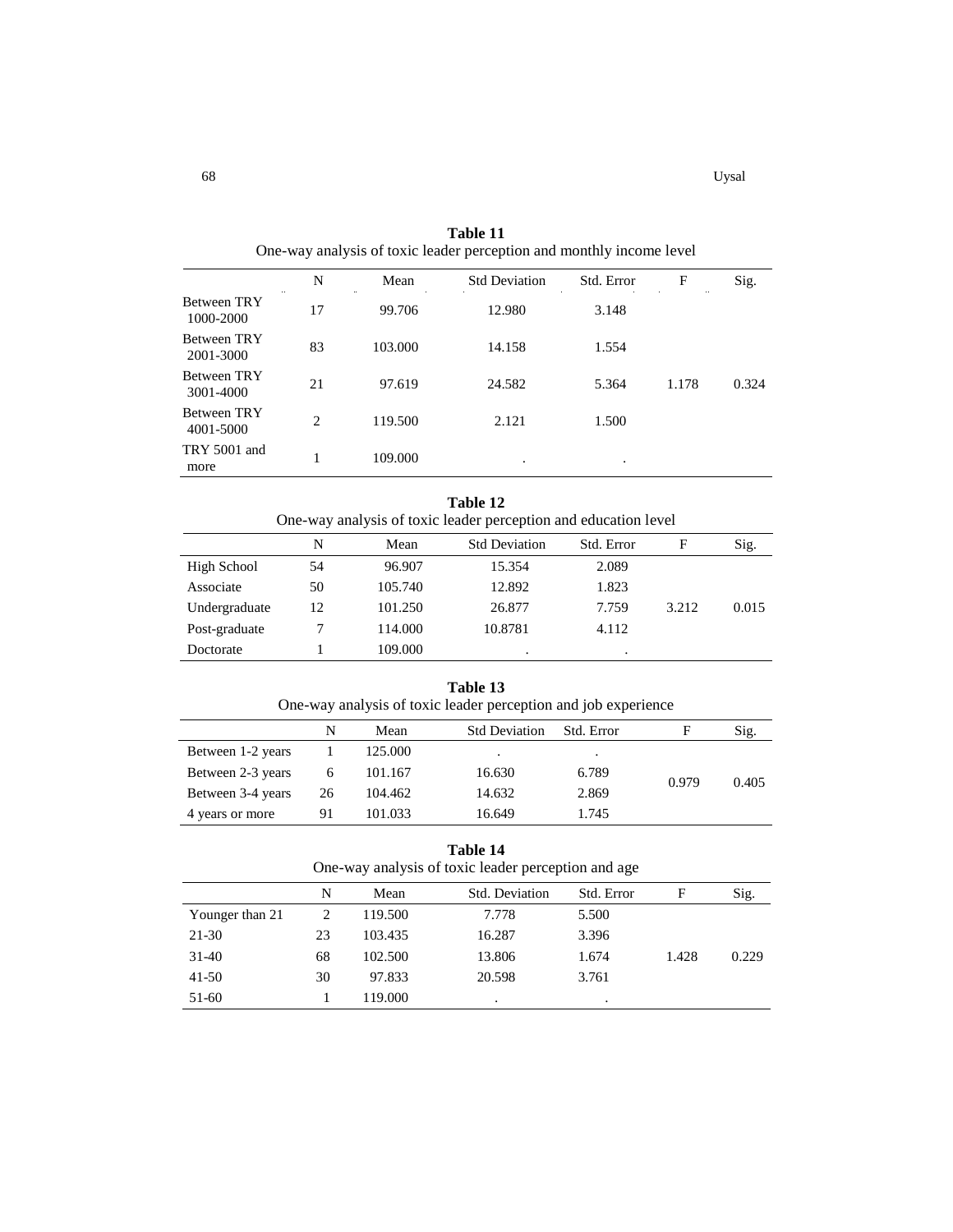### **V. CONCLUSIONS AND RECOMMENDATIONS**

The aim of the study was to determine whether job stress has an effect on job satisfaction that is crucial to the performance and productivity in organizations, and to examine whether a toxic leader perception has a mediating role on this effect and if it does, examine whether toxic leadership has a mediating role, and examine the effect of toxic leadership. Seven hypotheses had been proposed depending on this purpose, and data had been obtained from 124 public employees to test these hypotheses. The obtained data had been processed by the SPSS 20.0 program, and as a result of the analyses, it had been determined that there is a significant negative relationship between job stress and job satisfaction, and that the 1 unit increase in the job stress scale caused a decrease of 0.530 units on the job satisfaction scale. In the multiple regression analysis conducted for the determination of the mediating role, it had been exhibited that the toxic leader perception had increased from 28% to 36% when the toxic leader perception value was added to the model as a moderator variable, that the 1 unit increase in the job stress scale had decreased the effect on job satisfaction to 0.308, and the 1 unit increase in the toxic leader perception caused a decrease of 0.111 units in the job satisfaction scale, except in job stress. In addition, the male gender and higher education levels had been found to increase the perception of toxicity. The gender increased it very slightly, and the education level increased it to a more significant degree. The test matrix for the hypotheses generated as a result of the analyses performed is shown in Table 15.

| Test matrix of the research hypotheses |          |              |              |          |            |  |  |  |  |
|----------------------------------------|----------|--------------|--------------|----------|------------|--|--|--|--|
| <b>Hypothesis</b>                      | Result   | Significance | Significance | Result   | Hypothesis |  |  |  |  |
| $H_{1a}$                               | Accepted | 0.000        | 0.015        | Accepted | $H_{1e}$   |  |  |  |  |
| $H_{1b}$                               | Accepted | 0.000        | 0.405        | Rejected | $H_{1f}$   |  |  |  |  |
| $H_{1c}$                               | Accepted | 0.001        | 0.229        | Rejected | $H_{1g}$   |  |  |  |  |
| $H_{1d}$                               | Rejected | 0.324        |              |          |            |  |  |  |  |

**Table 15**

Upon examining the test matrix created as a result of the analysis, it can be observed that 4 of the hypotheses put forward within the scope of the research were accepted, and 3 hypotheses were rejected. Accordingly, the mediating role of toxic leadership suggested in the study has been statistically accepted.

The research results indicated that the concept of job satisfaction, which is very important for ensuring the performance of organizations, is influenced by many organizational behavioral factors. Job stress is at the top of these factors. Often a certain level of job stress is considered normal, but an increasingly stressful working environment can cause chronic problems in employees after a while. The feeling of burnout leads into such problems. Chronic burnout is a common finding while working as a result of an unresolved or uninterrupted stressful organizational climate. Of course, the only attitude that workers develop in such a business environment is not burnout. Another important perception that develops in employees who notice that job stress is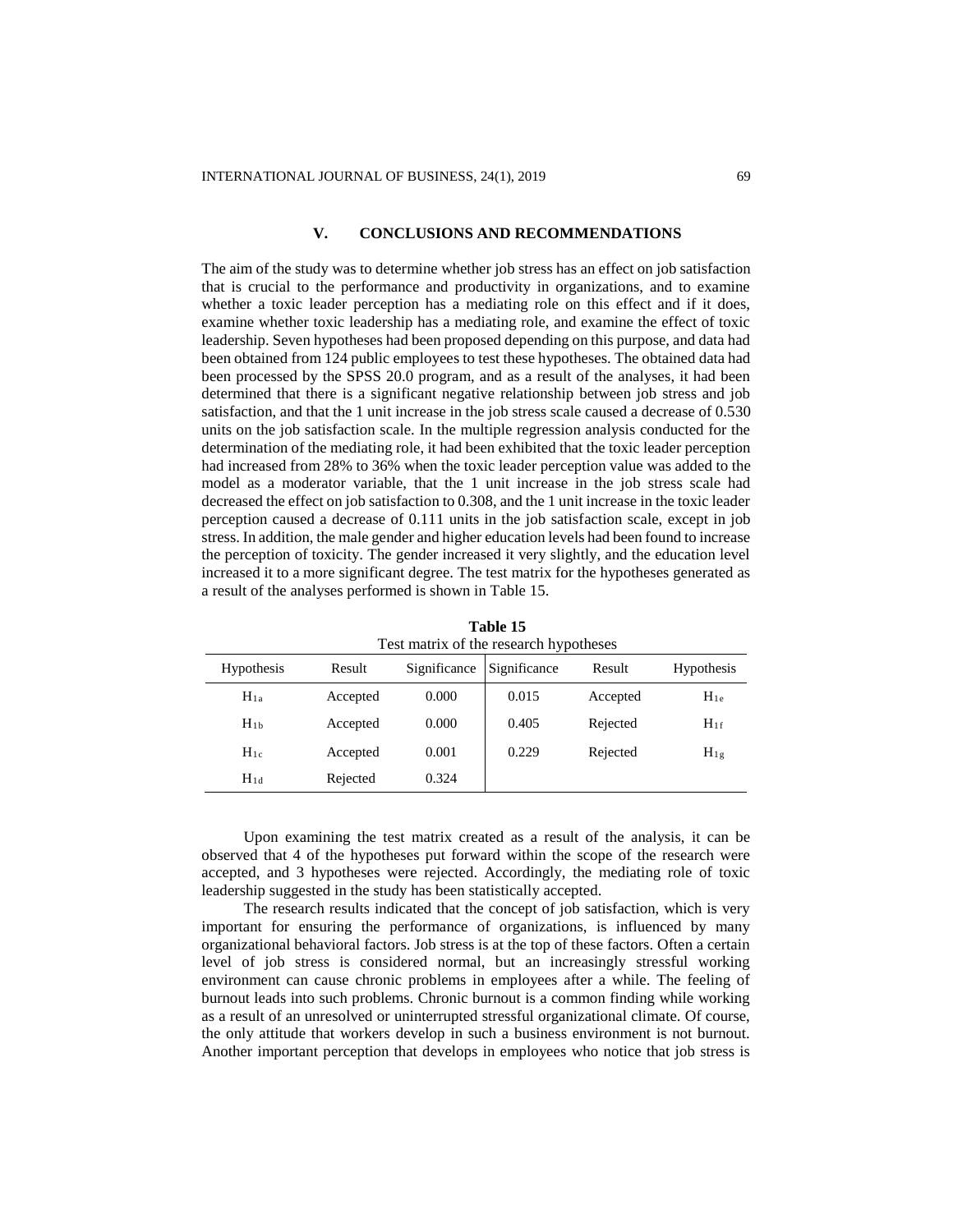not reduced or solved is a negative leadership perception. In such situations, employees analyze the leader to make sense of the leader's behavior and develop a negative belief about the leader. The most dangerous one of these is the belief that the toxic leader has dominance over the organization. As seen in this research conducted, it has been determined that occupational stress and a toxic leader perception reduce integrated job satisfaction, and increasing job stress also increases a toxic perception of the leader to a very high degree. Therefore, the level of toxicity of organizational leaders and the perception of employees' perceptions of this level are supported by this research. However, it is not easy to solve this problem that has been revealed. First, it is necessary to examine the factors that cause job stress in detail, and to develop managerial strategies. There are two basic ways that the toxic leader perception, which holds an importance role among these factors, can be eliminated. The first of these is to change the leader's toxic leadership model, and the second is to replace the leader himself who does not agree to change the toxic leadership model for better organizational performance and continuity. Apart from these, there are strategies that the employees of the organization can use to deal with toxicity. These are avoidance, social support, resistance and conflict. However, employees should discuss the effectiveness of these strategies, and the deterrence thereof, on a person who has adopted a toxic leadership strategy. It is stipulated that these strategies, rather than create success, are likely to wear out workers in the middle and long term in a physical, mental and spiritual sense, reduce their loyal commitment, and that the atmosphere of the organization will worsen in a conflict-filled environment.

#### **REFERENCES**

- Al-Omar, B.A., 2003, "Sources of Work-Stress among Hospital-Staff at the Saudi," *Journal of Research in Islamic Economics,* 17(1), 3-16.
- Banerjee, S., and P. Mehta, 2016, "Determining the Antecedents of Job Stress and Their Impact on Job Performance: A Study among Faculty Members," *The IUP Journal of Organizational Behavior,* 15(2), 7-24.
- Baron, R.M., and D.A. Kenny, 1986, "The Moderator-Mediator Variable Distinction in Social Psychological Research: Conceptual, Strategic, and Statistical Considerations," *Journal of Personality and Social Psychology,* 51, 1173-1182.
- Boisselle, D.J., and J. McDonnell, 2014, *Dark Leadership in the Ranks: How the U.S. Armed Forces Can Address Narcissism and Toxic Leadership*.
- Brown, S.P., and R.A. Peterson, 1993, "Antecedents and Consequences of Salesperson Job Satisfaction: Meta-Analysis and Assessment of Causal Effect," *Journal of Marketing Research,* 30, 63-77.
- Colligan, T.W., and E.M. Higgins, 2006, "Workplace Stress Etiology and Consequences," *Journal of Workplace Behavioral Health,* 21(2), 89-97.
- Çelebi, N., H. Güner, and V. Yıldız, 2015, "Toksik Liderlik Ölçeğinin Geliştirilmesi," *Bartın Üniversitesi Eğitim Fakültesi Dergisi,* 4(1), 249-268.
- Djordjević, B., M. Ivanović-Djukić, and V. Lepojević, 2017, "Relationship of Ages and Gender of the Employees in Organizations in the Republic of Serbia and Their Job Satisfaction" *Economic Themes,* 55(2), 263-280.
- Galletta, M., I. Portoghese, M. P. Penna, A. Battistelli and L. Saiani, 2011, "Turnover Intention among Italian Nurses: The Moderating Roles of Supervisor Support and Organizational Support," *Nursing and Health Sciences,* 13(2), 184-191.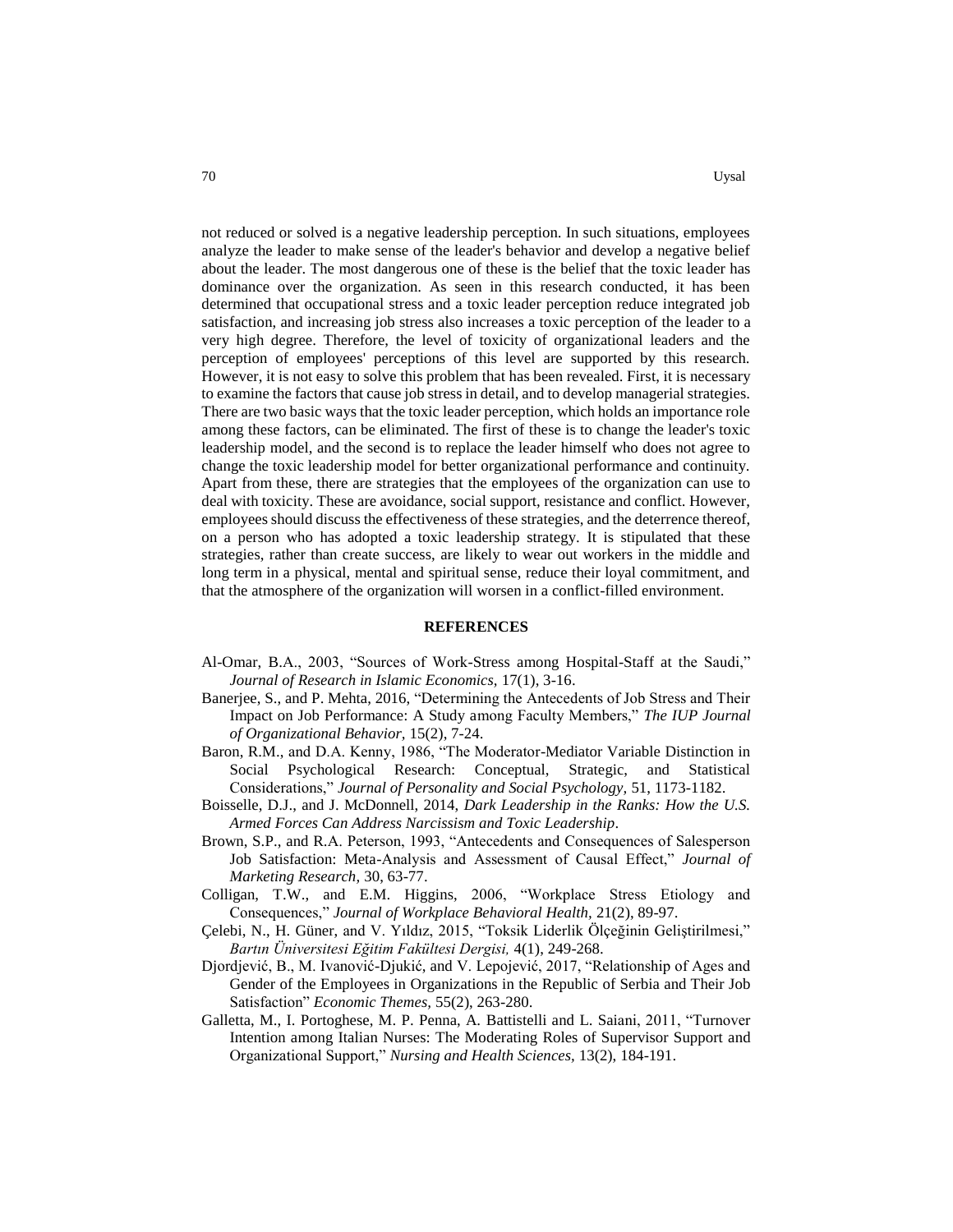- Ganster, D.C., and J. Schaubroeck, 1991, "Work Stress and Employee Health," *Journal of Management,* 17(2), 235-271.
- Golpayegan, M.A., 2017, "Evaluating the Relation between Personality Properties with Job Satisfaction of the Staff," *Journal of History Culture and Art Research,* 6(3), 937-949.
- Güldü, Ö., and N.E. Aksu, 2016, "Yıkıcı Liderlik Algısı ve Mesleki Tükenmişlik Arasındaki İlişkide Olumsuz Duygu-Durumun Aracı Rolü," *Çalışma İlişkileri Dergisi,* 31(4), 676-694.
- Heppell, T., 2011, "Toxic Leadership: Applying the Lipman-Blumen Model to Political Leadership," *Representation,* 47(1), 241-249.
- Herzberg, F., B. Mausner, R. Peterson, and D.F. Capwell, 1957, *Job Attitudes: Review of Research and Opinion.* Pittsburg, PA: Psychological Service of Pittsburg.
- İzgüden, D., S. Eroymak and R. Erdem, 2016, "Leadership to be Toxic Behavior in Health Institutions: Example of a University Hospital," *BJSS Balkan Journal of Social Sciences,* 31(4), 262-276.
- Judge, T.A., D. Heller and M.K. Mount, 2002, "Five- Factor Model of Personality and Job Satisfaction: A Meta Analysis," *Journal of Applied Psychology,* 87, 530-41.
- Kasalak, G. and M.B. Aksu, 2016, "Örgütler Nasıl Zehirlenir? Öğretim Elemanlarının Örgütsel Toksisite Algıları," *Hacettepe Üniversitesi Eğitim Fakültesi Dergisi,* 31(4), 676-694.
- Kawada, T., and T. Otsuka, 2014, Change in Job Stress and Job Satisfaction Over A Two-Year İnterval Using the Brief Job Stress Questionnaire, *IOS Press Work,* 49, 107- 111.
- Kim, S., 2005, "Gender Differences in the Job Satisfaction of Public Employees: A Study of Seoul Metropolitan Government, Korea," *Sex Roles,* 52(9-10), 667-681.
- Lewicka, D., and K. Krot, 2015, "The Model of HRM-Trust-Commitment Relationships," *Industrial Management and Data Systems*, 115(8), 1457-1480.
- Lipman-Blumen, J., 2005, "Toxic Leadership: When Grand Illusions Masquerade as Noble Vision," *Leader to Leader*, 36, 29-36.
- Liu, B., J. Liu, and J. Hu, 2010, "Person-Organization Fit, Job Satisfaction, and Turnover İntention: An Empirical Study in the Chinese Public Sector," *Social Behavior and Personality,* 38(5), 615-626.
- Magee, W., 2013, "Anxiety, Demoralization, and the Gender Difference in Job Satisfaction," *Sex Roles,* 69(5-6), 308-322.
- Maslach, C., S.E. Jackson and M.P. Leiter, 1996, *Maslach Burnout Inventory*, Consulting Psychologists Press, Third Edition, Palo Alto.
- Maslow, A.H., 1954, *Motivation and Personality*. New York: Harper and Row.
- Mason, E.S., 2001, "Gender Differences in Job Satisfaction," *Journal of Social Psychology*, 135(2), 143-151.
- Menon, B.G., C.J. Praveensal, and G. Madhuc, 2015, "Determinants of Job Stress in Chemical Process İndustry: A Factor Analysis Approach," *IOS Press Work*, 52, 855- 864.
- Monnot, M.J., and T.A. Beehr, 2014, "Subjective Well-Being at Work: Disentangling Source Effects of Stress and Support on Enthusiasm, Contentment, and Meaningfulness," *Journal of Vocational Behavior*, 85, 204-218.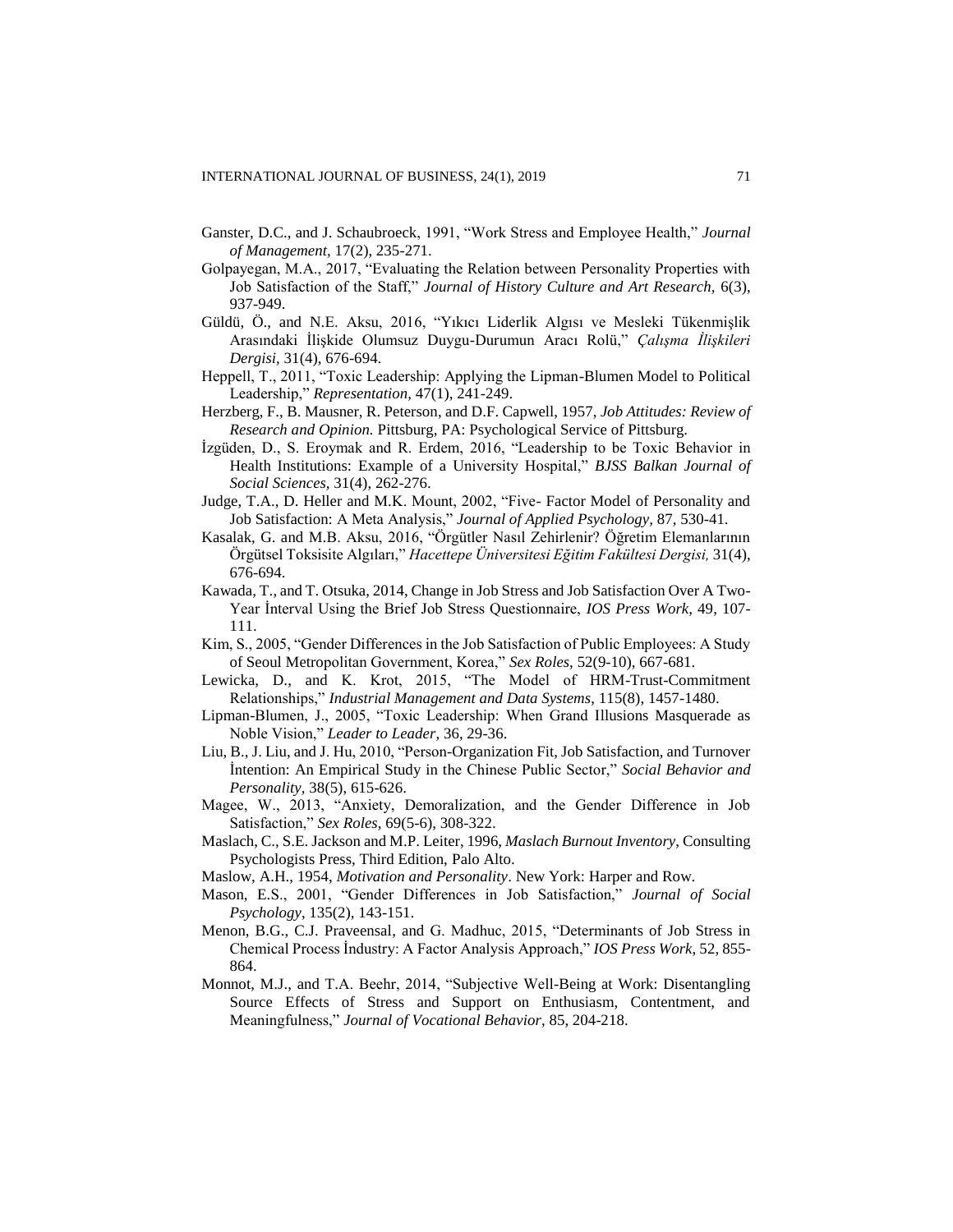- Narayanan, S.S., and P.C. Sekar, 2009, "A Person-Organization Fit Study of College Work Culture and its Impact on Behavioral İntentions of Teachers," *Asia Pacific Management Review,* 14(2), 121-136.
- Nouri, B.A., and M. Soltani, 2017, "Effective Factors on Job Stress and Its Relationship with Organizational Commitment of Nurses in Hospitals of Nicosia," *International Journal of Management, Accounting and Economics,* 4(2), 100-117.
- Omoniyi, M.B., 2013, "Sources of Workplace Stressors among University Lecturers in Southwest Nigeria: Implication for Counseling," *1st Annual International Interdisciplinary Conference,* 24-26 Nisan, Azores, Portugal, 589-596.
- Özer, Ö., Ö. Uğurluoğlu, G. Kahraman, and K. Avcı, 2017, "A Study on Toxic Leadership Perceptions of Healthcare Workers," *Global Business and Management Research: An International Journal,* 9(1), 12-23.
- Park, J.S., and T.H. Kim, 2009, "Do Types of Organizational Culture Matter in Nurse Job Satisfaction and Turnover Intention?," *Leadership in Health Services,* 22(1), 20- 38.
- Reed, G.E., and R.A. Olsen, 2010, "Toxic Leadership: Part Deux," *Military Review,*  90(6), 58-64.
- Reed, G.E., 2004, "Toxic Leadership," *Military Review,* July-August, 67-71.
- Reed, G.E., 2014, "Toxic Leadership, Unit Climate, and Organizational Effectiveness," *Air and Space Power Journal,* 3-10.
- Reyhanoğlu, M., and Ö. Akın, 2016, "Toksik Liderlik Örgütsel Sağlığı Olumsuz Yönde Tetikler mi?," *İnsan ve Toplum Bilimleri Araştırmaları Dergisi,* 5(3), 442-459.
- Salmond, S., and P.E. Ropis, 2005, "Job Stress and General Well-Being: A Comparative Study of Medical - Surgical and Home Care Nurses," *Medsurg Nursing Journal,* 14(5), 301-309.
- Santhi, M.P., and N. Reddy, 2015, "Job Stress among the Employees of Tirupati Co-Operative Bank, Chittoor District, Andhra Pradesh," *International Journal of Research in Commerce and Management,* 6(11), 31-34.
- Schaubroeck, J., and L.S. Fink, 1998, "Facilitating and Inhibiting Effects of Job Control and Social Support on Stress Outcomes and Role Behavior: A Contingency model," *Journal of Organizational Behavior,* 19(2), 167-195.
- Sharma, P., 2017, "Organizational Culture as A Predictor of Job Satisfaction: The Role of Age and Gender," *Management,* 22(1), 35-48.
- Shivendra, D., and M.M. Kumar, 2016, "A Study of Job Satisfaction And Job Stress Among Physıcal Education Teachers Working in Government, Semiı-Government And Prıvate Schools," *International Journal of Sports Sciences and Fitness,* 6(1), 89-99.
- Smith, P.C., L.M. Kendall, and C.L. Hulin, 1969, *The Measurement of Satisfaction in work and Retirement: A Strategy for the Study of Attitudes*. Chicago, IL: Rand-McNally.
- Tengilimoğlu, D., 2005, "Hizmet İşletmelerinde Liderlik Davranışları ile İş Doyumu Arasındaki İlişkinin Belirlenmesine Yönelik Bir Araştırma," *Ticaret ve Turizm Eğitim Fakültesi Dergisi,* 1(24), 23-45.
- Turunç, Ö., 2015, "İş Stresi Kaytarma İlişkisinde Liderin Rolü Turizm Sektöründe Bir Araştırma," *Uluslararası İktisadi ve İdari Bilimler Dergisi,* 1(2), 142-159.
- Webster, V., P. Brough, and K. Daly, 2016, "Fight, Flight or Freeze: Common Responses for Follower Coping with Toxic Leadership," *Stress and Health,* 32, 346-354.